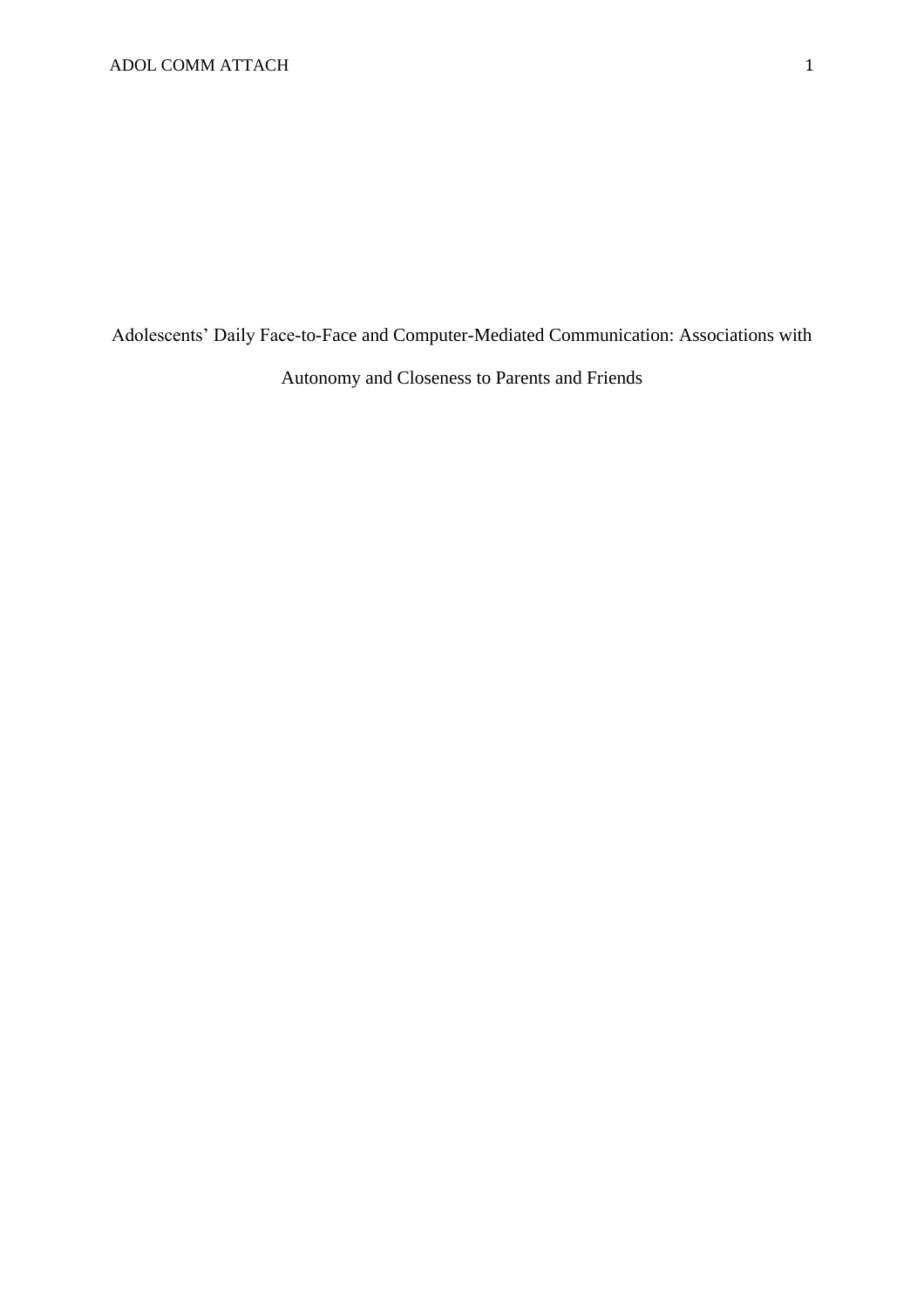#### Abstract

The amount of time adolescents spend communicating via digital technologies such as smartphones has led to concerns that computer-mediated communication (CMC) is displacing face-to-face (FtF) interactions and disrupting social development. Although many studies have examined CMC in adolescents' relationships with friends, few studies have examined the role of CMC in adolescents' renegotiation of closeness and autonomy with parents. To examine this issue, we administered an online daily diary with 169 U.S. adolescents to estimate the time they spend in CMC and FtF interactions and the number of texts they exchange with friends and parents. On the last day of the survey we asked adolescents about their emotional closeness to friends and parents, and their balance of closeness and volition with parents. Overall, we found more evidence for social stimulation than displacement effects of CMC. Texts and CMC time with friends predicted friend closeness after accounting for FtF time with friends; texts with parents predicted parent closeness after accounting for FtF time with parents. We also found support for our hypothesis that CMC would be associated with greater adolescent volition. CMC time with parents predicted greater volitional dependence (volition plus closeness) whereas texts with friends predicted greater independent decision-making (volition plus distance). We discuss how communication technologies are integrated into U.S. adolescents' relationships with friends and parents and how CMC can facilitate, rather than stifle, adolescents' adjustment of autonomy-relatedness with parents and their construction of emotional closeness with friends.

*Keywords:* Adolescent Social Development, Autonomy-Relatedness, Computer-Mediated Communication, Face-to-Face Interactions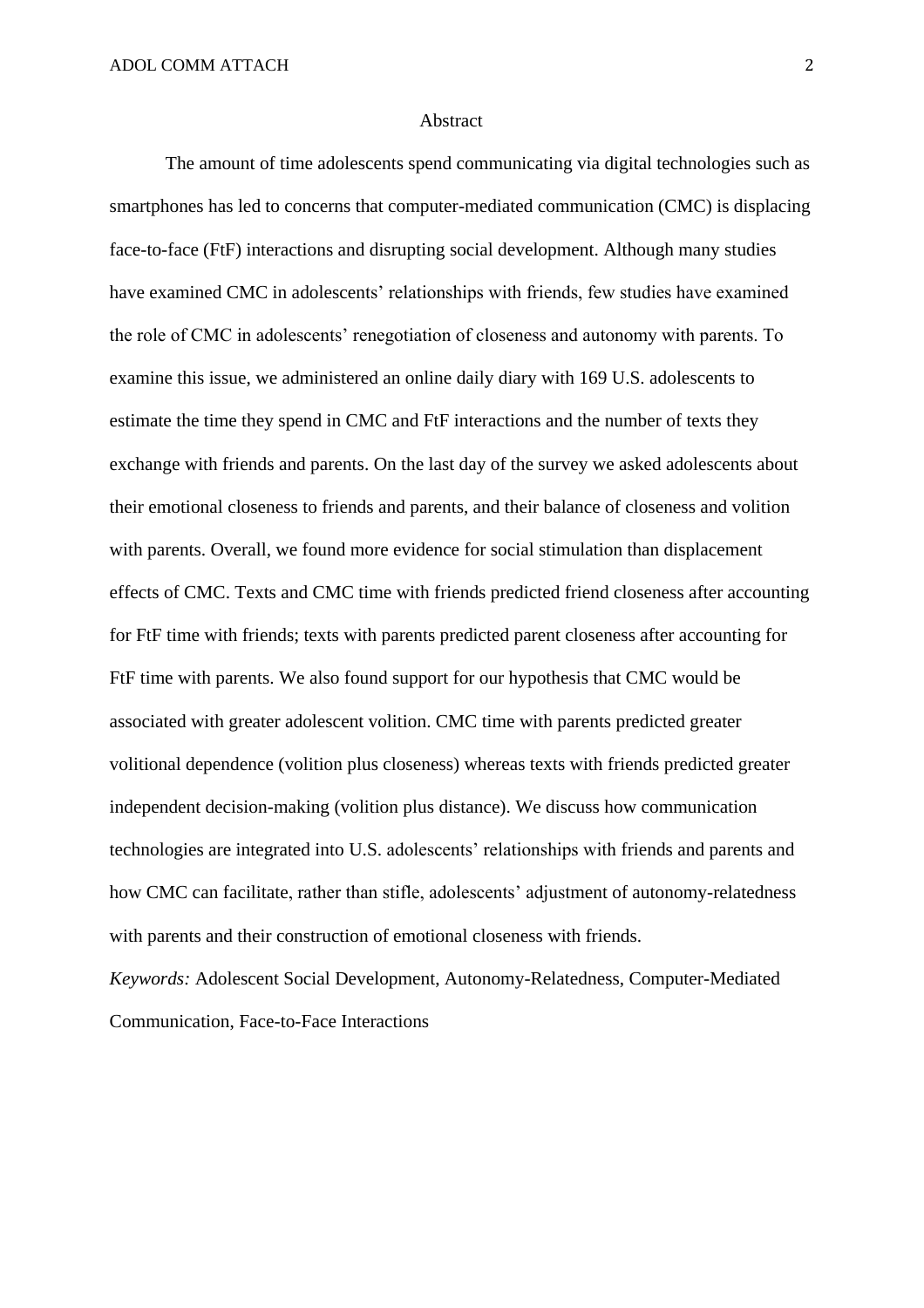Adolescents' Daily Face-to-Face and Computer-Mediated Communication: Associations with Autonomy and Closeness to Parents and Friends

Information Communication Technologies have become an integral component of adolescents' daily lives, as evidenced by recent estimates that U.S. teenagers are engaged in media use on average 6-9 hours a day, depending on whether multitasking is taken into account (Rideout, Pai, Saphir, Pritchett, & Rudd, 2015). The sheer amount of time adolescents spend with communication technologies has raised concerns about the activities being displaced and the social or self-regulatory developmental processes that could be interrupted (George, Russell, Piontak, & Odgers, 2017). Although Valkenburg and Peter (2011) concluded from their review of the literature that there is more evidence for social stimulation than displacement effects of online communication in adolescent development, the studies they reviewed were conducted before the widespread use of smartphones among adolescents, which have likely intensified the presence of electronic communication in daily life. Importantly, research on stimulation versus displacement effects of communication technologies has tended to focus on adolescents' peer relationships and has not considered the interplay between friends and parents in learning how to balance closeness and personal boundaries during the transition to adulthood.

To update and extend this field of inquiry, we conducted a daily-diary study asking adolescents to report the time they spent in computer-mediated communication (CMC) and face-to-face (FtF) interactions, and the number of texts they exchanged with friends and parents. On the last day of the survey, we asked adolescents about their emotional closeness to friends and parents, and their autonomy vis-á-vis parents. Our goals were to document how CMC is integrated into adolescents' daily FtF interactions with close others and to explore potential consequences for two intertwining tasks during adolescence: the development of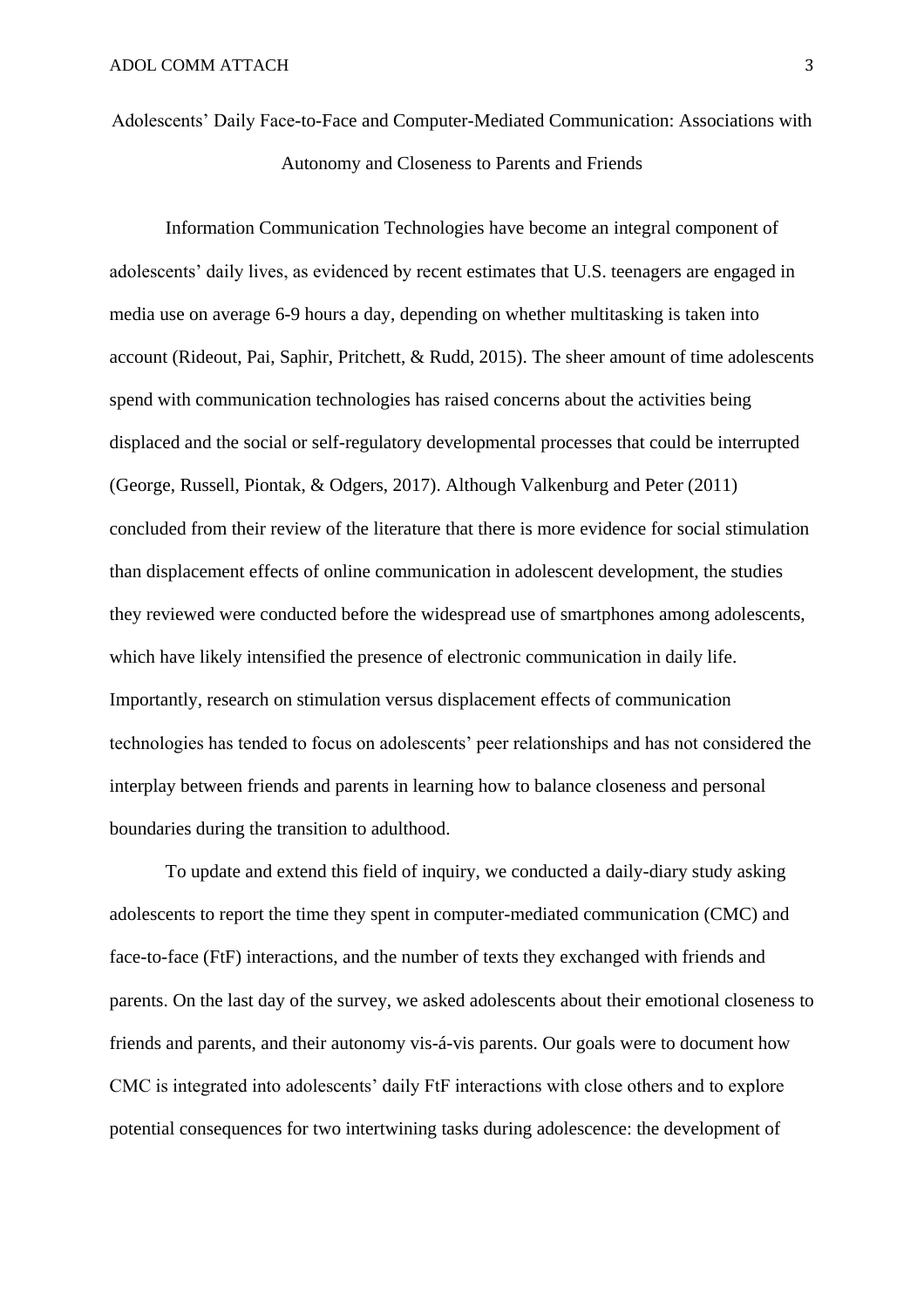attachment with friends and the renegotiation of autonomy-relatedness in attachments with parents.

#### **Adolescents' Relationships with Friends**

In the West, adolescence has long been understood to be an important period of the lifespan for learning how to build intimacy within symmetrical peer relationships, as opposed to the asymmetry of parent-child relationships (Erikson, 1950; Youniss, 1980). Attachment schemas and social skills learned with parents are thought to cascade into attachments with friends, and then, romantic relationships (De Goede, Branje, Delsing, Meeus, 2009; Oudekerk, Allen, Hessel, & Molloy, 2015) as adolescents increasingly look beyond parents to peers for support, companionship, and validation (Larson & Richards 1991; Steinberg & Silverberg, 1986). Close friendships represent highly significant contexts for adolescent social development because they furnish learning experiences for an assortment of interpersonal skills essential for functioning in adulthood, including building interpersonal trust, empathy, and commitment, as well as negotiating boundaries, regulating emotions, and co-constructing a valued sense of self (Buhrmester & Furman, 1987; Collins & Sroufe, 1999).

In the early days of the Internet in the U.S. there was evidence that close relationships would be displaced by electronic communication (Kraut et al., 1998; Sanders, Field, Diego, & Kaplan, 2000). However, as the Internet became ingrained in daily life, empirical findings began to accumulate demonstrating that, in fact, the Internet tends to be used to facilitate and augment, rather than replace, FtF relationships (Kraut et al., 2002; Rainie & Wellman, 2012). There are now a host of studies showing that adolescents' online and offline social contacts tend to overlap, and that CMC is associated with greater friendship closeness (Davis, 2012; Valkenburg & Peter, 2007). For example, in an online survey with Dutch adolescents, Valkenburg and Peter (2007) found that private messaging with existing friends was far more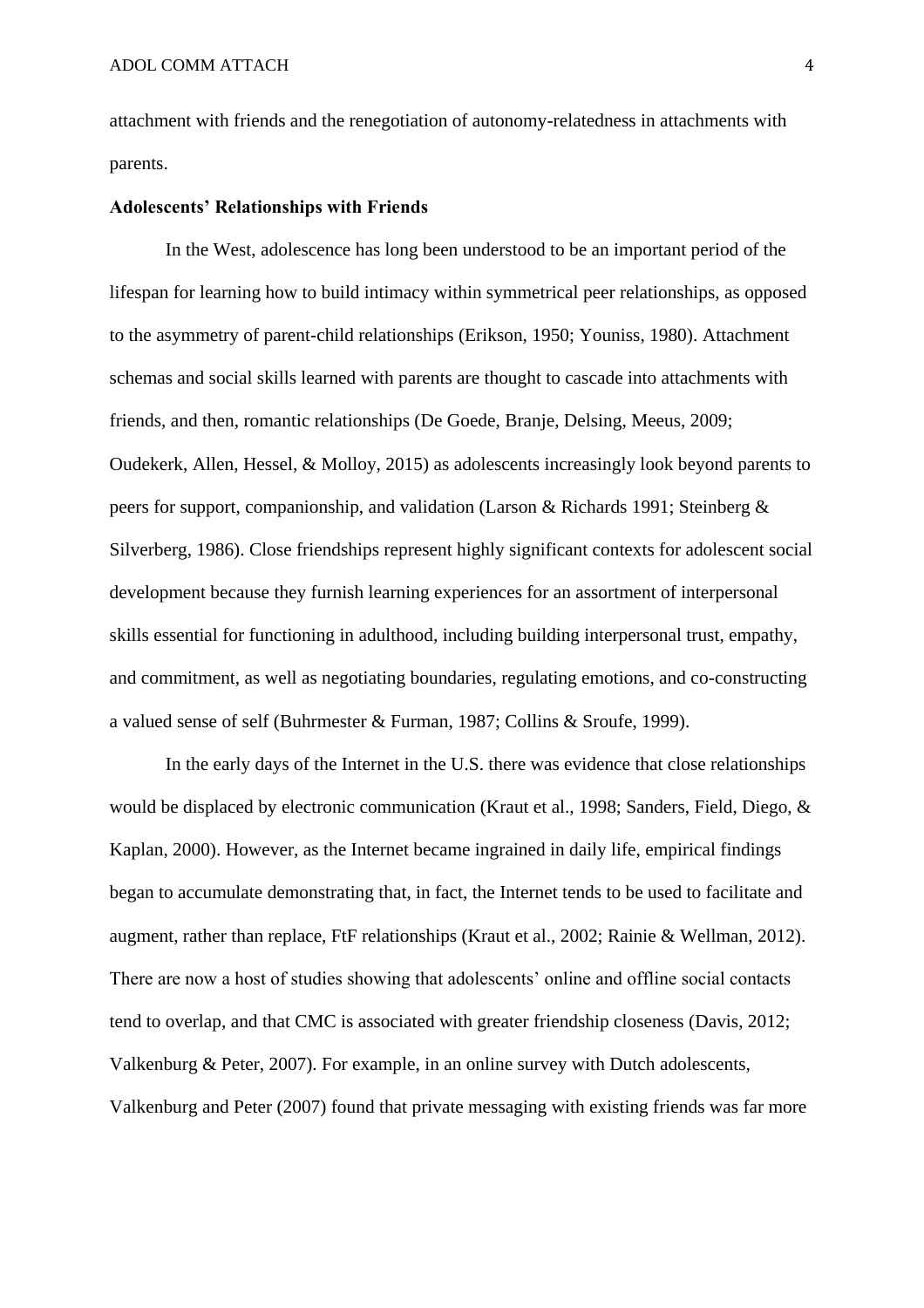common than communicating online with strangers, and messaging predicted more overall time with friends, higher quality friendships, and greater well-being.

These correlational findings could simply indicate that friends who are already close are more likely to engage in multiple modes of communication with one another. In her media multiplexity theory, Haythornthwaite (2005) posits that the introduction of a communication medium creates possibilities for developing new latent ties but actually has little impact on close relationships because they would be strongly connected regardless; however, strong social ties are more likely to adopt new communication modalities to aid in their frequent communication. This perspective is consonant with a media uses and gratification perspective (Katz, Gurevitch, & Haas, 1973), which views media use as an outcome of individuals' motivations, proclivities, competencies, and relationships. Indeed, data show that social adjustment in childhood and early adolescence predicts characteristics of online communication and quality of friendships later in adolescence (Lee; 2009; Mikami, Szwedo, Allen, Evans, & Hare, 2010). In addition, support for "rich-get-richer" hypotheses, such as extraverts being more likely than introverts to gain social benefits from the Internet (Forest & Wood, 2012; Khan, Gagné, Yang, & Shapka, 2016), also indicate that it is not technology that drives social consequences, but psychological characteristics and FtF relationships that drive technology use.

It is also possible that the affordances of CMC enhance relationship closeness in ways that transcend the contributions of FtF connectivity or individual characteristics. For example, some studies have provided support for the "social compensation" hypothesis, suggesting that the Internet can be used to compensate for a lack of resources offline and thus boost social connection for those who are socially isolated or anxious (Bessiere, Kiesler, Kraut, & Boneva, 2008; Teppers, Luyckx, Klimstra, & Goossens, 2014). Technological affordances are defined as opportunities for action that enable or constrain (but do not determine) particular human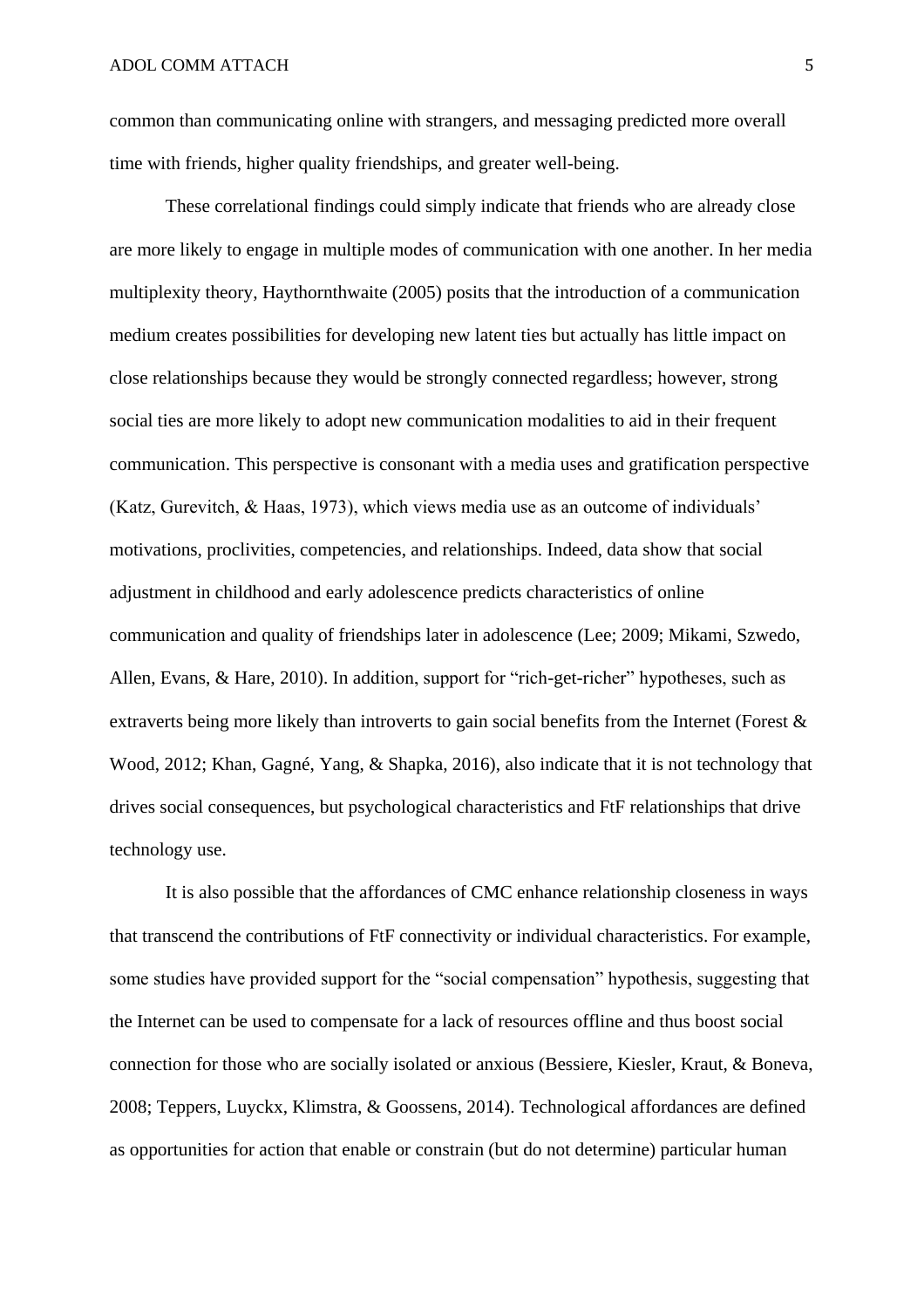capacities (Hutchby, 2001). Along these lines, Walther (1996) describes how affordances of CMC facilitate a form of "hyperpersonal" interaction in communication processes relative to the receiver, the sender, the characteristics of the channel, and feedback loops. The CMC channel enhances the convenience of communication and message optimization to highlight socially desirable aspects of the self, which generates more confidence and comfort in disclosure, and in turn, greater positivity and increased intimacy between communication partners.

The hyperpersonal model was developed at a time when multimedia aspects of internet communication were limited and has therefore been applied primarily to text-based communication. Indeed, experimental studies show greater uncertainty reduction communication strategies in text-based communication compared to FtF interactions, which explains greater feelings of affection in CMC compared to FtF interactions (Tidwell & Walther, 2002; Antheunis, Schouten, Valkenburg, & Peter, 2012). Longitudinal research on adolescent relationships has also shown that text-based communication can facilitate selfdisclosure (Koutamanis, Vossen, Peter, & Valkenburg, 2013; Valkenburg & Peter, 2009) and also empathy (Vossen & Valkenburg, 2016). In one study, Dutch adolescents who were more engaged in instant messaging with friends had higher quality friendships six months later, and the effect was explained by greater levels of online self-disclosure (Valkenburg & Peter, 2009).

Although one study showed that there were no differences between text-based and visual-based CMC in self-disclosure and intimacy (Antheunis et al., 2012), research is only beginning to unpack how diverse features and affordances of adolescents' polymedia landscapes have varying consequences for their social development (Nesi, Choukas-Bradley, & Prinstein, 2018). Therefore, we examined CMC hours and number of texts separately in our analyses because mobile texting has a number of unique features that could make it distinct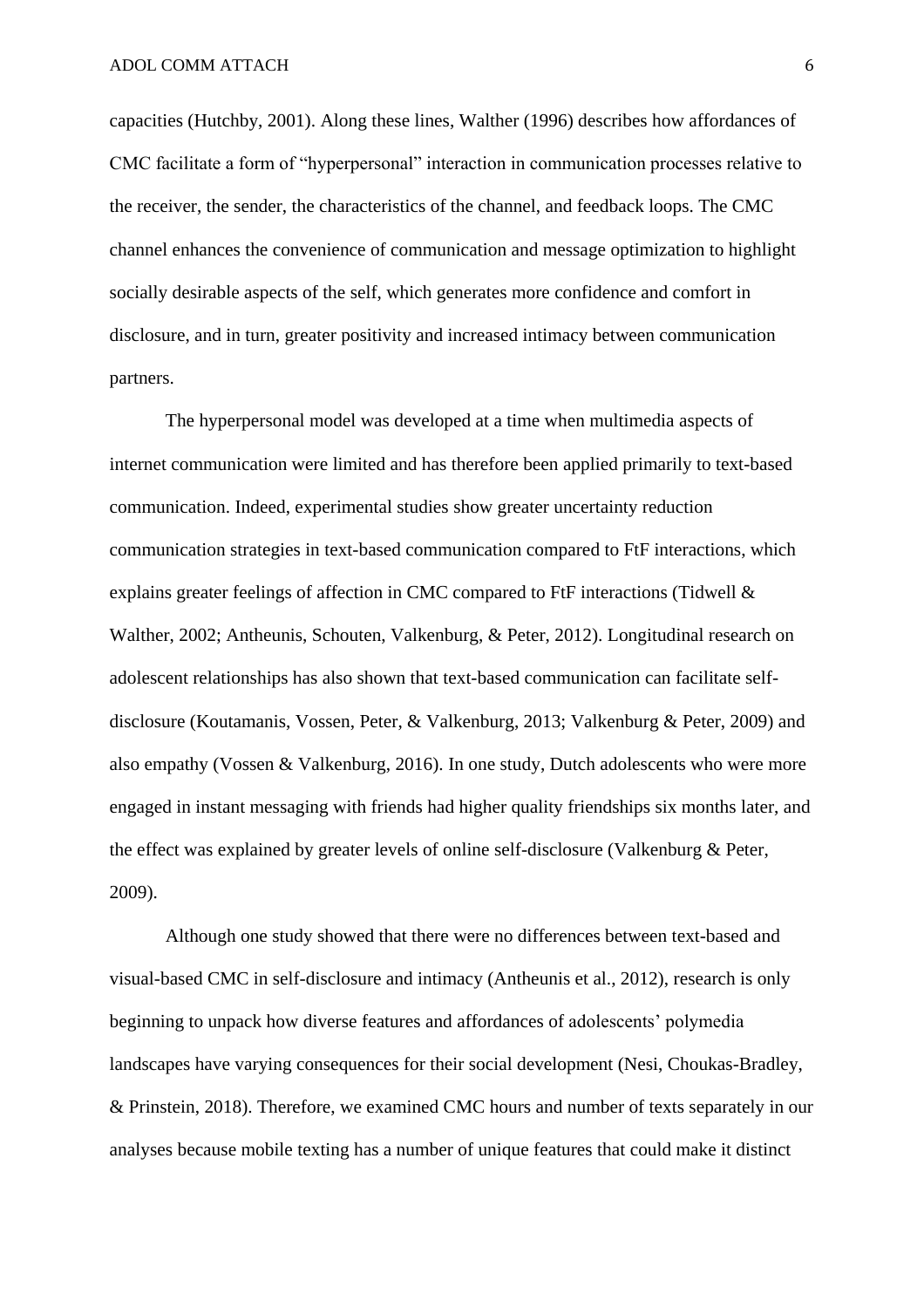from other kinds of technology-mediated interactions. For example, previous research has found that texting provides affordances for perpetual accessibility, mobility, and cue absence, which may actually foster a unique interplay of synchrony (almost conversation-level exchanges) and asynchrony (time for composition and reflection) conducive to closeness (Reid & Reid, 2004). We predicted that, although there may be tradeoffs between FtF and CMC on a day-to-day basis, adolescents who are typically more engaged in CMC with friends, especially texting, will be those with greater FtF time and emotional closeness with friends. Following the hyperpersonal model, we hypothesized that CMC, especially texting, would amplify emotional closeness to friends above and beyond the effects of FtF time with friends.

#### **Adolescents' Relationships with Parents**

Fewer studies have examined adolescents' CMC with parents. Applying media multiplexity theory and the hyperpersonal model to adolescents' relationships with parents, we would expect that although there may be daily trade-offs between CMC and FtF time, adolescents who typically have more FtF time with parents should also have more CMC with them and CMC should uniquely contribute to adolescents' feelings of closeness to parents. Previous correlational studies do show that adolescents who more frequently text (Padilla-Walker, Coyne, & Fraser, 2012) and use social media (Coyne, Padilla-Walker, Day, Harper, & Stockdale, 2013; Yang, 2016) with parents have greater feelings of closeness with parents.

Yet, the role that CMC plays in adolescents' relationships with parents may be more complex in that adolescents and parents are recalibrating the balance between autonomy and relatedness (Hill & Holmbeck, 1986). Autonomy and relatedness are two fundamental human drives (Ryan & Deci, 2000) which transform during the transition from child to adult social status as adolescents and parents adjust asymmetrical authority relations (Collins & Laursen, 2004; Smetana, Crean, & Campione-Barr, 2005). Early psychological theories confounded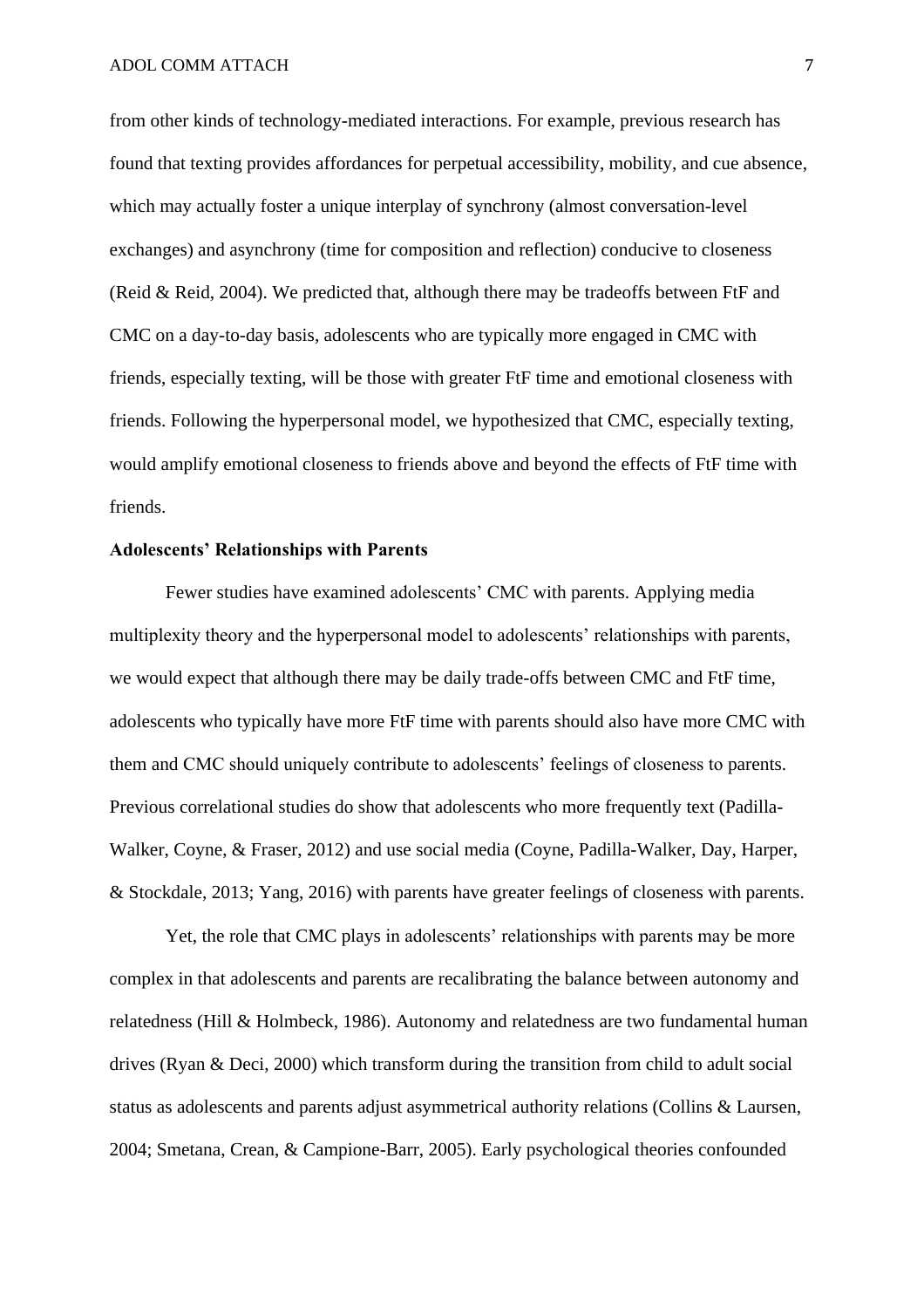increased autonomy on the part of the adolescent with distance, suggesting the necessity of emotional separation from parents for the development of adult self-reliance (Blos, 1979). Contemporary developmentalists define autonomy more precisely in terms of volition (the experience of self-determined action without coercion), and as compatible with family closeness and interdependence (Kagitçibasi, 2005; Ryan & Lynch, 1989). In fact, because of the importance of secure attachment to caregivers for psychological well-being, many developmentalists argue that a fundamental social task of adolescence is not to detach from parents in order to achieve independence but rather, to attenuate hierarchical relations with parents while remaining emotionally close to them (Allen, Hauser, Bell, & O'Connor, 1994; Soenens et al., 2007).

Notwithstanding recent theoretical distinctions, volition and emotional distance are often confounded in scales of adolescent autonomy. To disentangle these two dimensions, Van Petegem, Vansteenkiste, & Beyers (2013) tested the relative positions of commonly used scales with adolescents on two orthogonal dimensions: pressure-volition and proximitydistance. They found that a widely used scale of autonomy in the West, independent decisionmaking (Dornbusch, Ritter, Mont-Reynaud, & Chen, 1990), fell in the quadrant of volition plus distance from parents. In contrast, the "volitional dependence" measure they created loaded high on feelings of volition and proximity to parents. Volitional dependence is about feeling a sense of personal choice while remaining emotionally interdependent with parents; thus, it is similar to the construct of the "autonomous-related" self that has emerged with urbanization and economic development in cultures where values for individual choice are rising while values for family closeness are also maintained (Kagitçibasi, 2005).

CMC, especially texting, with parents could amplify opportunities for volition in combination with closeness to parents. According to Walther's (1996) hyperpersonal model, CMC creates rewarding feelings of agency, control, mastery, and convenience in presenting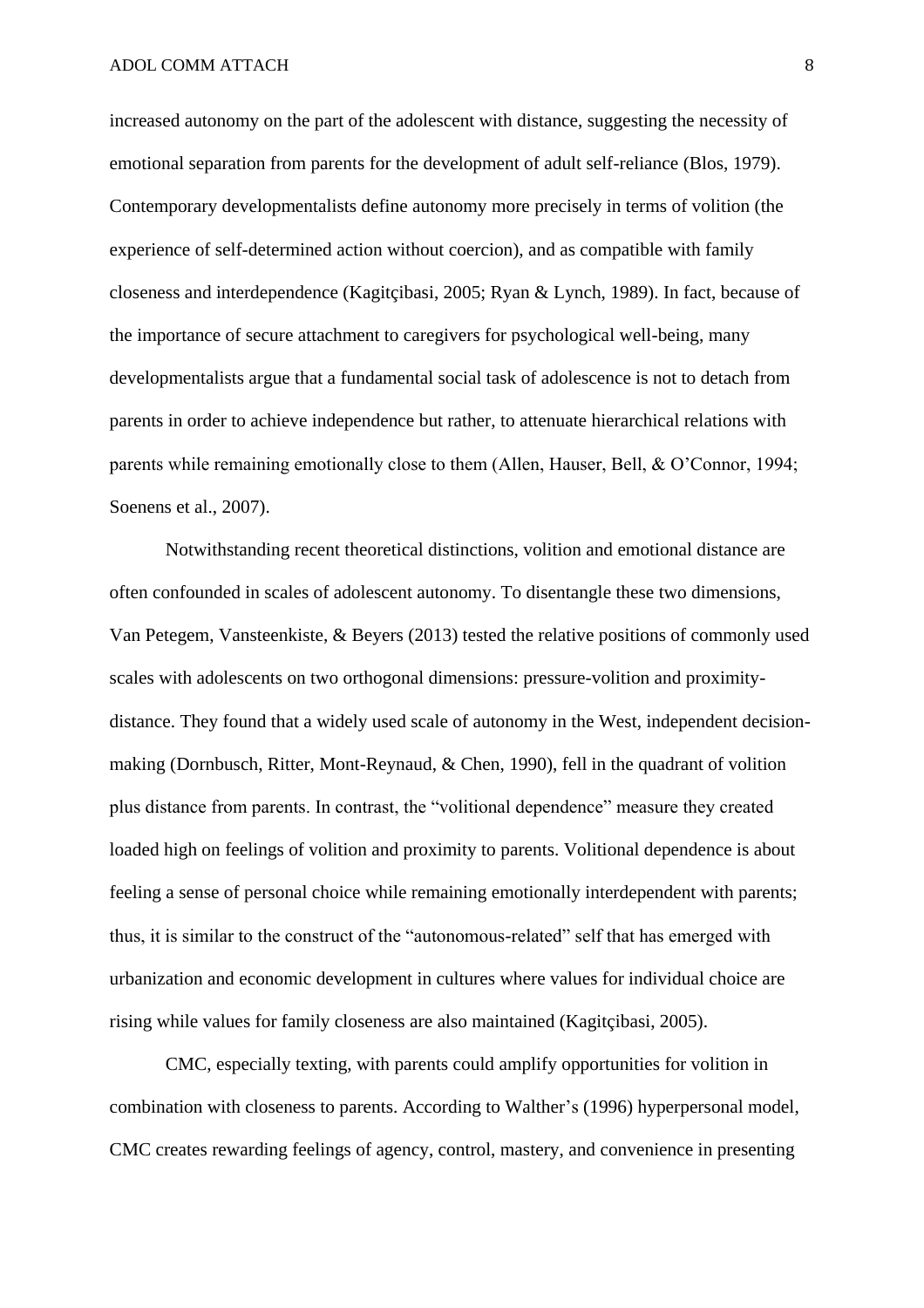and regulating the self, the interaction, and the relationship, which then drives greater closeness. Indeed, Pettigrew (2009) has documented how people gain agency and harmony in their relationships by using texts to evade confrontations, to disguise feelings, to consider a response before reacting, or to simply bypass small talk and exchange information efficiently. In her interviews with Israeli adolescents, Ribak (2009) found that they experienced a greater sense of freedom in combination with security when they began using a cell phone, partly because their parents gave them a longer leash to go out with friends, knowing they were just a text or phone call away. Boyd (2014) has also argued that communication technologies in general provide adolescents with more choices for social engagement and identity expression, and can also enable greater physical range and leverage to negotiate parental authority. Building on this work, we predicted that adolescent CMC with parents, especially texting, would be specifically associated with volition in combination with emotional closeness, as indexed by the volitional dependence scale.

In contrast, adolescents' CMC with friends could facilitate greater volition plus emotional distance from parents. The ubiquitous presence of peers, especially with the recent proliferation of smartphones, could detract from social processes in the family such as FtF conversations that re-establish closeness in a less hierarchical fashion. Indeed, some researchers have found that mobile devices interrupt family communication and rituals such as dinnertime (Rosen, 2007; Ling & Yttri, 2006), which are important contexts facilitating conversation, trust, and bonding (Fulkerson et al., 2006). Accordingly, some studies have found that adolescents who frequently engage in CMC with friends strengthen their peer relationships at the expense of their relationships with parents (Lei & Wu, 2007; Mesch, 2006; Richards, McGee, Williams, Welch, & Hancox, 2010). Lee (2009) found that for every one minute U.S. adolescents reported using the Internet for social purposes, their FtF time with parents decreased by .4 minutes. In Israel, Mesch (2006) found that adolescents' social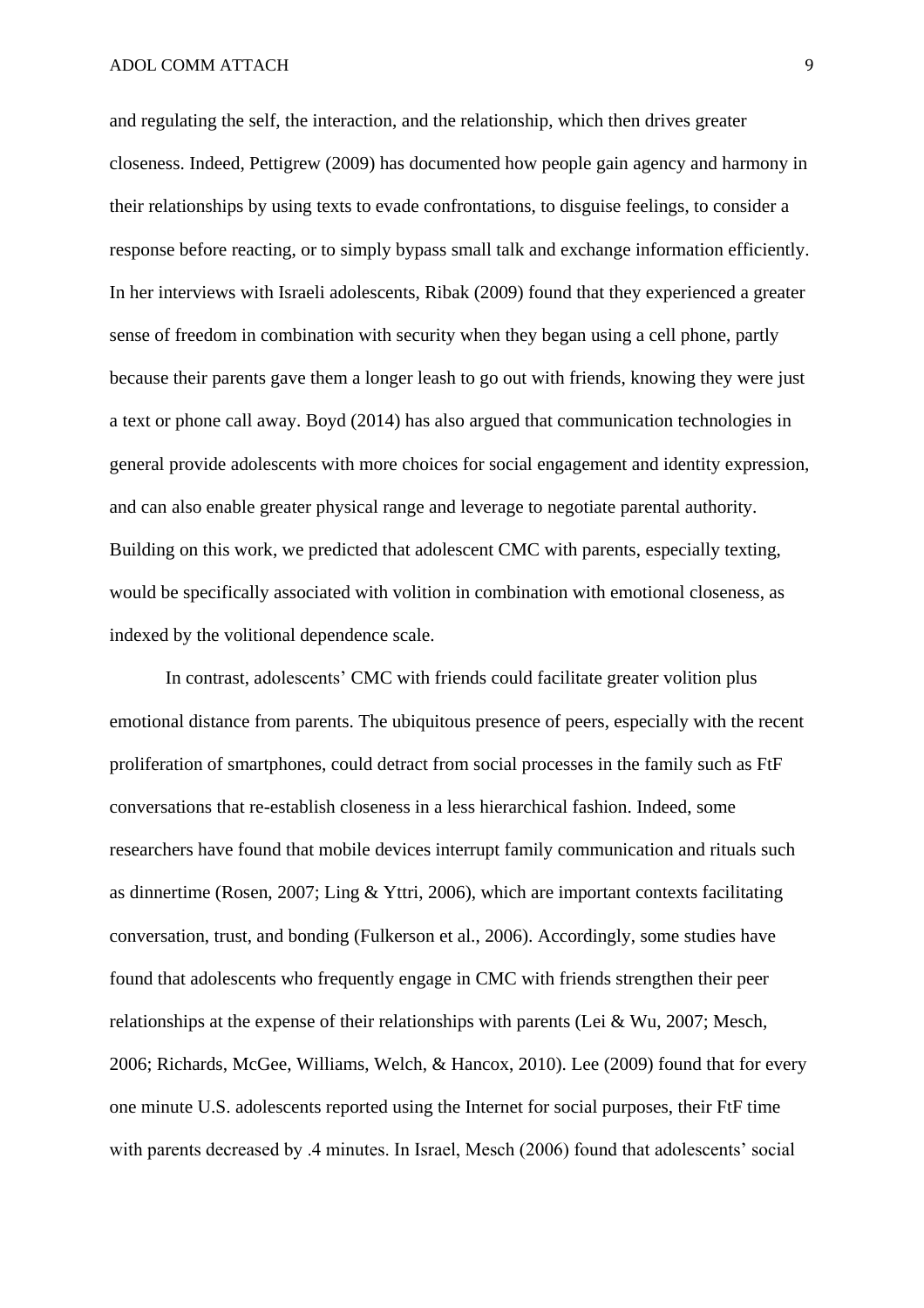use of the Internet was not only inversely correlated with parent FtF time, it also predicted greater family conflict. Mesch speculated that adolescents' social connections outside the family weaken in-group family boundaries and cohesiveness. Based on these studies, we predicted that greater CMC with friends would correspond with less FtF time with parents and greater volition plus emotional distance from parents, as indexed by independent decisionmaking.

### **Current Study**

Our first three research questions deal with interactions between different forms of adolescents' daily communication: their FtF hours, CMC hours, and number of texts exchanged with friends and parents. We examine daily level fluctuations within individuals and also averages across five days to measure individual differences in typical communication. Our last research question focuses on associations between typical communication patterns and the qualities of adolescents' relationships with friends and parents. We examined texting frequency and CMC hours separately to begin to understand how variations in specific technological affordances might influence relationship development differently.

The first question focuses on associations between adolescents' CMC and FtF interactions with friends.

*Research Question 1a:* Are daily changes in adolescents' CMC hours/texts with friends associated with daily changes in their FtF hours with friends? *Research Question 1b:* Do adolescents who report more CMC hours/texts with friends also report more FtF hours with friends?

The second question focuses on associations between adolescents' CMC and FtF interactions with parents.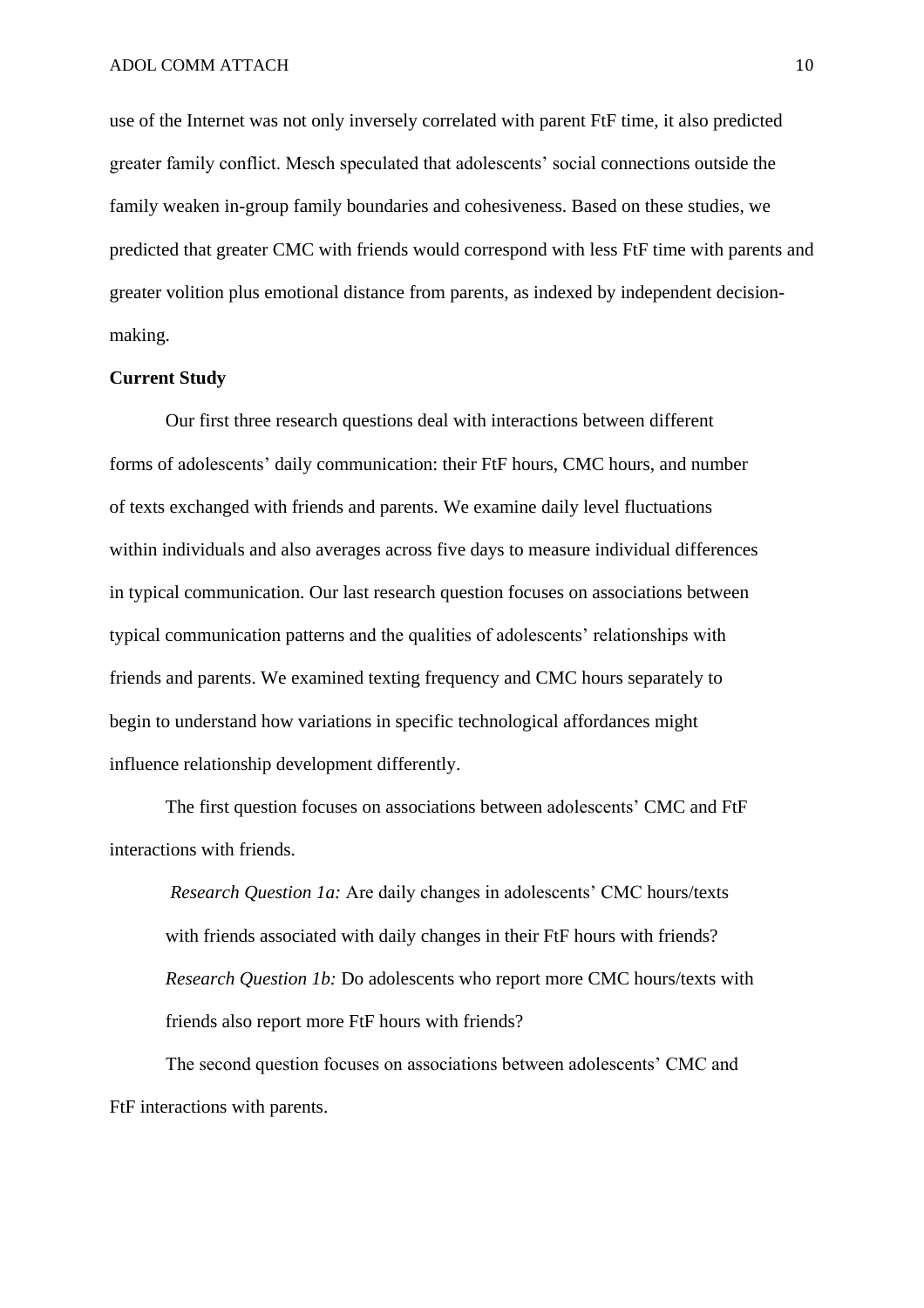*Research Question 2a:* Are daily changes in adolescents' CMC hours/texts with parents associated with daily changes in their FtF hours with parents? *Research Question 2b:* Do adolescents who report more CMC hours/texts with parents also report more FtF hours with parents?

Our third research question focuses on whether adolescents' CMC with friends displaces their FtF time with parents.

*Research Question 3a:* Are daily changes in adolescents' CMC hours/texts with friends associated with daily changes in their FtF hours with parents? *Research Question 3b:* Do adolescents who report more CMC hours/texts with friends report less FtF hours with parents?

Our final research question focuses on whether average CMC hours and texts across days account for variability in qualities of adolescents' relationships with friends and parents, as reported on the last day of the survey.

*Research Question 4a:* Are adolescent-friend CMC hours and texts associated with closeness to friends, after accounting for friend FtF hours? *Research Question 4b:* Are adolescent-parent CMC hours and texts associated with closeness to parents, after accounting for parent FtF hours? *Research Question 4c:* Are adolescent-parent CMC hours and texts associated with volition plus emotional closeness to parents (volitional dependence)? *Research Question 4d:* Are adolescent-friend CMC hours/texts associated with volition plus emotional distance from parents (independent decision-making)?

### **Methods**

## **Participants**

The Institutional Review Board at XXX University approved the protocol entitled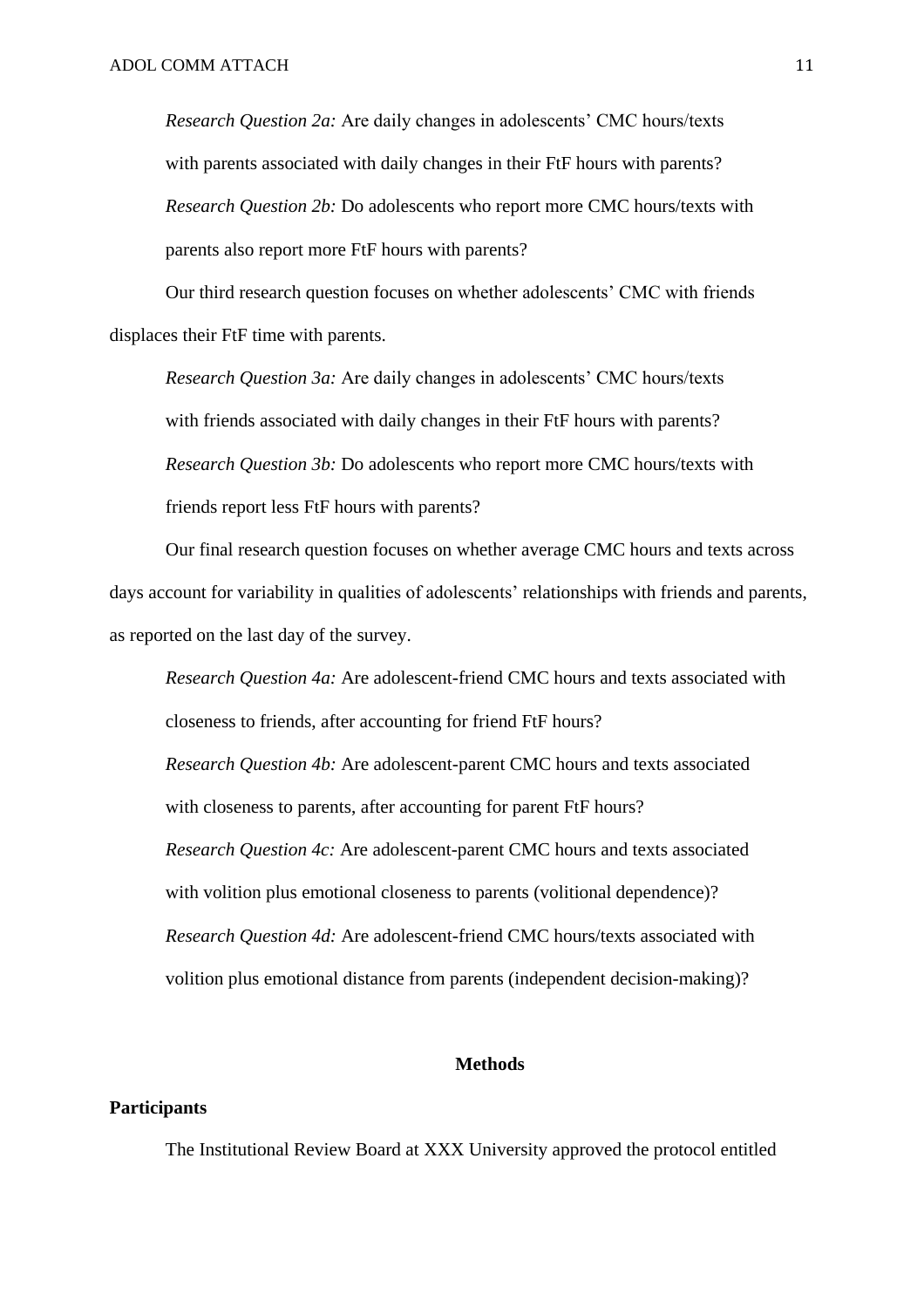"Adolescents' Use of Communication Technologies" (#15-004) for the current study. Two hundred adolescents were originally recruited based on recommendations by Green (1991) that at least 104 participants are needed to detect medium effect sizes in a correlational study and we expected some attrition due to the longitudinal nature of our study. Thirty-one participants were removed for having incomplete data (50% or more of survey questions unanswered across all days of the survey). The final sample was 169 high school adolescents (54% female) in Washington state between the ages of 14 years and 4 months and 18 years and 11 months ( $M = 16.70$ ,  $SD = 1.01$ <sup>1</sup>. Overall, 37% of the sample was European-American, 30% Latino, 20% Asian, and 12% other. Half of the sample (47%) lived in more rural areas and small towns in the state; half (53%) lived in and around metropolitan areas. The majority of the sample (84.5%) reported having a personal smartphone with Internet. More than half of adolescents' mothers (61%) and fathers (62%) had greater than a high school education, with 14% of mothers and 16% of fathers having earned advanced degrees. However, adolescents tended to report that mothers (69%) and fathers (51%) were *less* knowledgeable about communication technologies such as computers and mobile devices compared to themselves.

## **Procedures**

 $\overline{a}$ 

Our goal was to recruit a diverse sample of adolescents, so we reached out to counselors and teachers in nine different rural, suburban, and urban area high schools and asked them to encourage students to participate in an online study about communication technologies and social relations. A proportion of the initial sample of participants (12%) were also recruited via word of mouth by student participants and research assistants. Potential participants were informed that they would earn a \$20 Amazon gift certificate if

<sup>&</sup>lt;sup>1</sup> In the remaining sample one participant did not respond to the questions about Friend and Parent FtF and CMC on days 1 and 3. Two participants did not respond to these questions on day 1. One participant did not respond to these questions on day 3 and another participant missed these questions on day 4. Other participants did not respond to one or two communication questions about CMC and FtF with parents and friends on certain days, but no question was missed by more than 10 participants on any given day of the study in the sample used for analysis.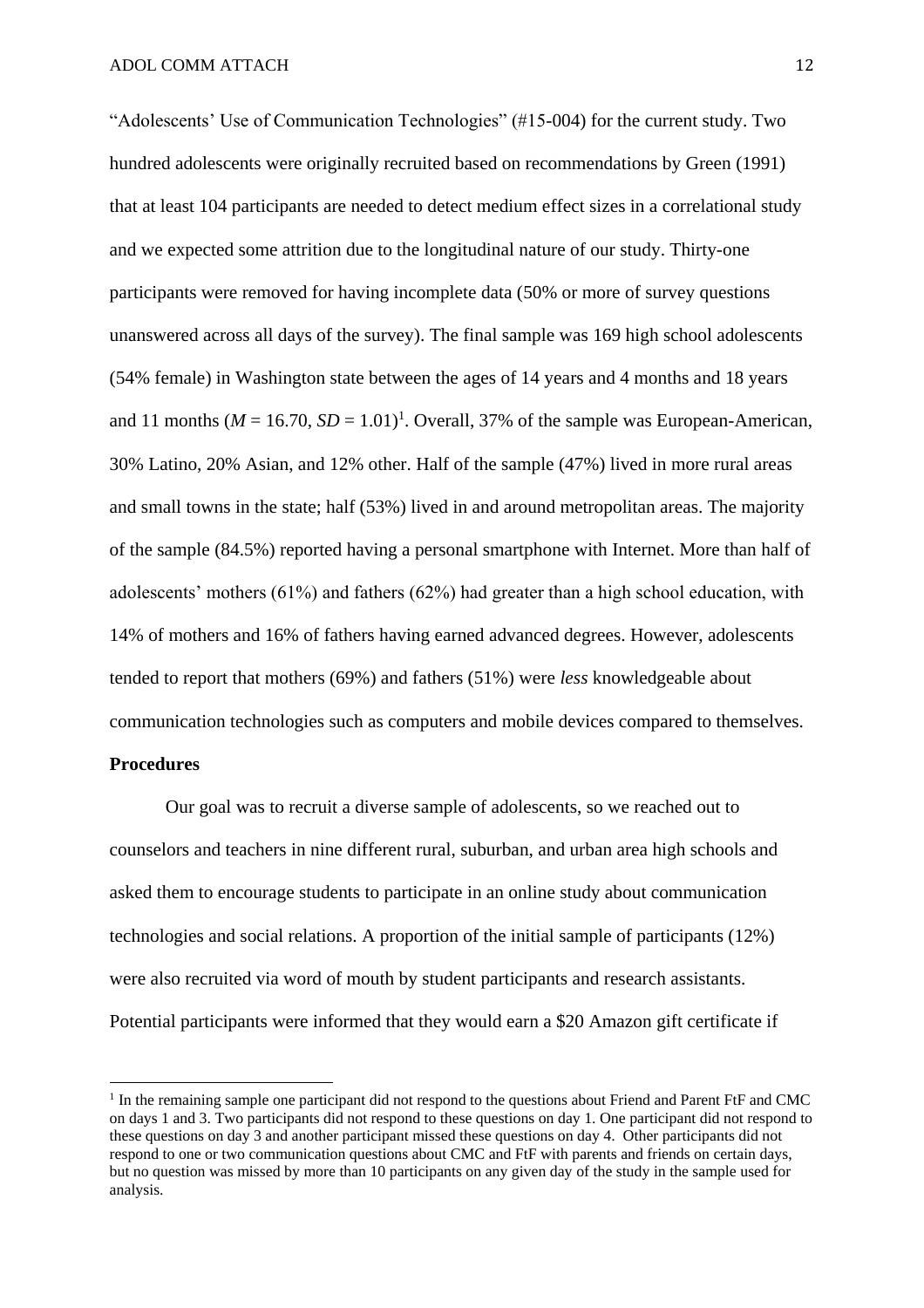they completed an online daily diary of their social interactions plus an additional survey about their relationships with parents and friends. They were also told that the information they provided would be confidential and anonymous. Because most of the participants were minors, parental consent was obtained either through emails or paper consent forms mailed by high schools to the principal investigator. Once consent was obtained, participants received an email link to a Qualtrics survey. Qualtrics is an online data collection platform.

The instructions and questions were identical across all diary surveys. Adolescents were told to complete the daily diary survey every evening before they went to sleep for six consecutive days. Researchers monitored the time stamps in Qualtrics to make sure that adolescents were completing the surveys in the evening. On the seventh day, participants completed a survey about their relationship with their parents and friends and sociodemographic background information. Participants who completed all seven surveys were emailed the Amazon gift card.

Data files were downloaded from Qualtrics into SPSS and scanned for incomplete data. Due to a technical error in Qualtrics, day two of the diary was deleted and thus analyses were based on five daily diary communication reports.

## **Measures**

**Sociodemographics**. Participants completed a sociodemographic questionnaire at the end of the surveys. Participants indicated their age in years and months (e.g. 15 years and 6 months), their gender, their ethnic background, immigrant status, and where they have spent the most time growing up (*farming community*, *small town*, *suburb just outside city*, or *city)*. They also reported whether or not they own a smartphone (mobile phone with Internet) or a cell phone (mobile phone without Internet) that they consider to be theirs only. Adolescents reported their parents' marital status, mother's and father's education using a 7-item scale from (1) *Elementary School only or less* to (7) *Graduate/Law/Medical/MBA degree*, and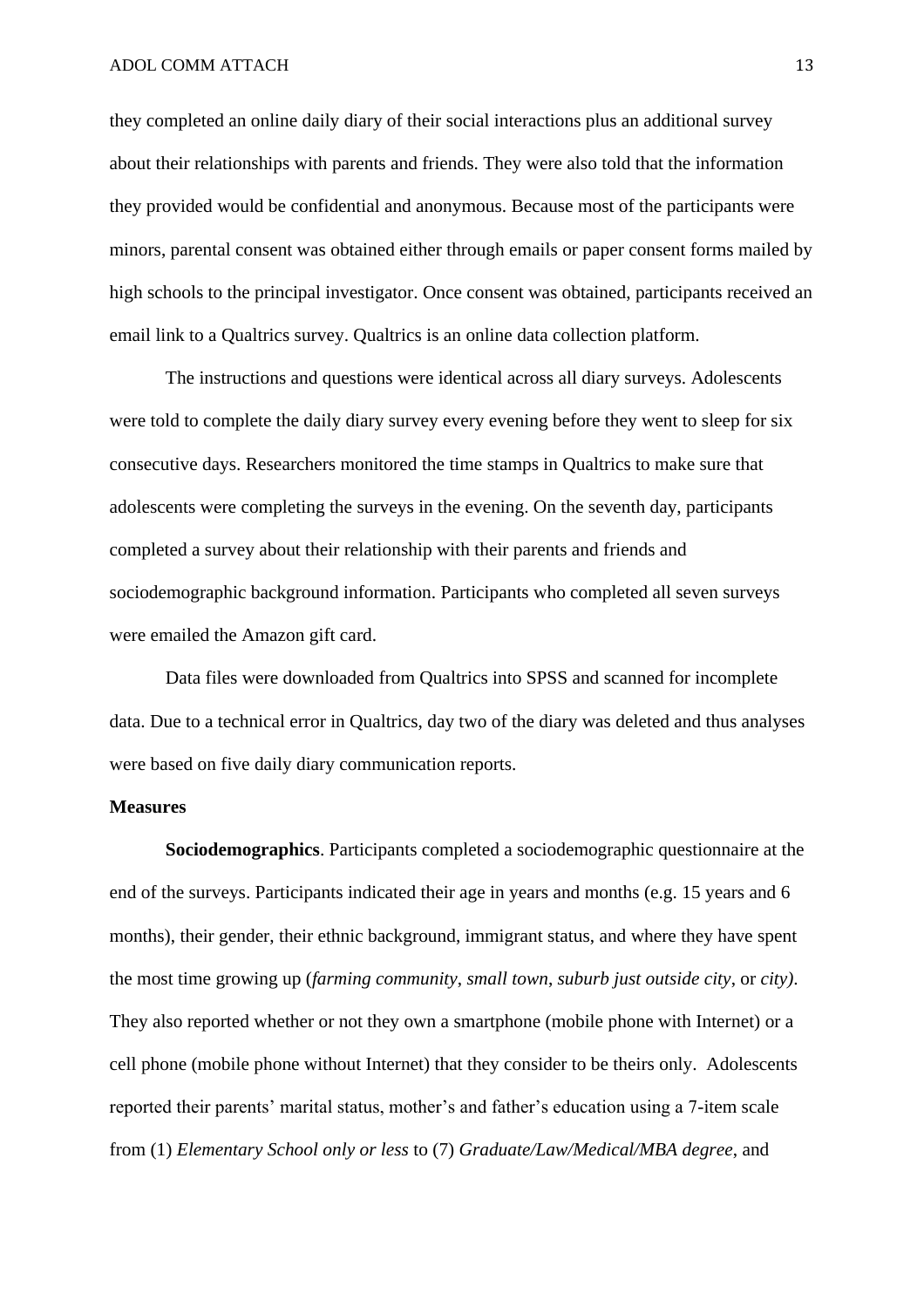ranked how knowledgeable they believed their mothers and fathers to be about technology as (1) *less knowledgeable than I am* (2) *as knowledgeable as I am* (3) *more knowledgeable than I am*.

**Communication Patterns**. Participants recorded their FtF and technology-mediated communication with their friends and parents. Daily totals and five-day averages were calculated separately for friends and parents.

*FtF Hours Friend/Parent*. Participants reported how much time they spent engaged in FtF interactions with a friend/parent that day using a drop-down list of hours and a drop-down list of minutes presented in 5-minute intervals. Participants were specifically instructed *not* to include time when they were together with a friend/parent but not paying attention to each other (e.g., watching a movie together, sitting in class together).

*CMC Hours Friend/Parent.* Participants reported how much time they spent engaged in CMC with a friend/parent that day using a drop-down list of hours and a drop-down list of minutes presented in 5-minute intervals. Participants estimated the time they spent interacting via CMC in three ways: 1) talking on the phone, 2) chatting or sending messaging over the Internet, and 3) skyping or face-timing.

*Texts Friend/Parent.* Participants reported how many text messages they sent to friends/parents each day and how many text messages they received from friends/parents each day using a mobile device. Text messages sent and received were combined and averaged.

**Adolescents' Relationships**. Participants responded to a series of questions at the end of the surveys, measuring their perceptions of their relationships with parents and friends.

*Friend/Parent Closeness*. We used the Emotional Reliance Scale to measure adolescents' feelings of closeness with friends and parents (ER; Ryan et al., 2005). Participants responded to 10 Likert-type questions measuring their attachment to parents and friends in terms of the extent to which they rely on them for emotional support when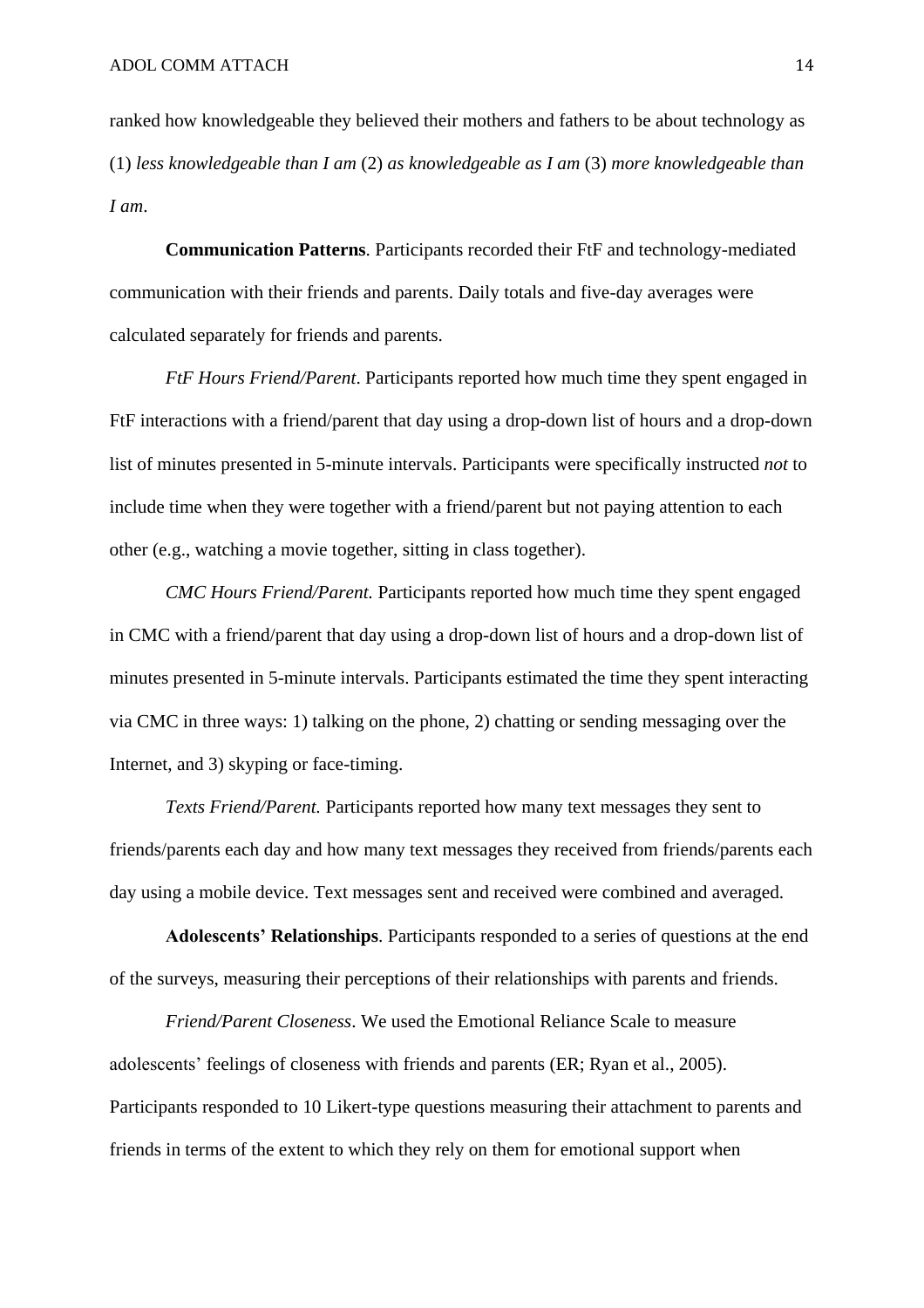distressed. An example question is, "When I am anxious or scared about something, I turn to my friends/parents." Participants responded on a scale from 1 (*Strongly Disagree*) to 5 (*Strongly Agree*). Cronbach's alpha for friend closeness was .88 and for parent closeness was .91.

*Volitional Dependence*. To measure adolescents' feelings of agency in combination with closeness to parents we used the Volitional Dependence scale created by Van Petegem and colleagues (2013). Participants responded to seven questions measuring the extent to which they feel they freely choose and desire to rely on and be supportive of parents. Example items on the volitional dependence scale are, "If I am with my parent(s), it is because I personally choose to be with them" and "I personally find it important to sometimes do things for my parent(s)". Participants responded on a scale from 1 (*Strongly Disagree*) to 5 (*Strongly Agree*). Cronbach's alpha was .82.

*Independent Decisions*. We used the Family Decision-Making scale (Dornbusch et al., 1990) to measure the extent to which adolescents make decisions without consulting their parents. The survey begins with the question "Who Decides?" followed by 25 topics such as chores, and time to wake up in the morning. Participants responded on a scale from 1 (*My parents decide without discussing it with me*) to 5 (*I decide*). Cronbach's alpha was .87.

## **Data Analysis Plan**

In order to test RQ1a, 2a, and 3a concerning the associations between daily changes in CMC and FtF hours, we conducted multilevel analyses using maximum likelihood estimation. Only participants who answered communication questions across all days were included in these analyses. All analyses were conducted using SPSS 20. Our data had a two level structure: 5 daily observations (level 1) nested in 169 individuals (level 2). In all analyses, both slopes and intercept were tested as fixed. We conducted separate regressions for the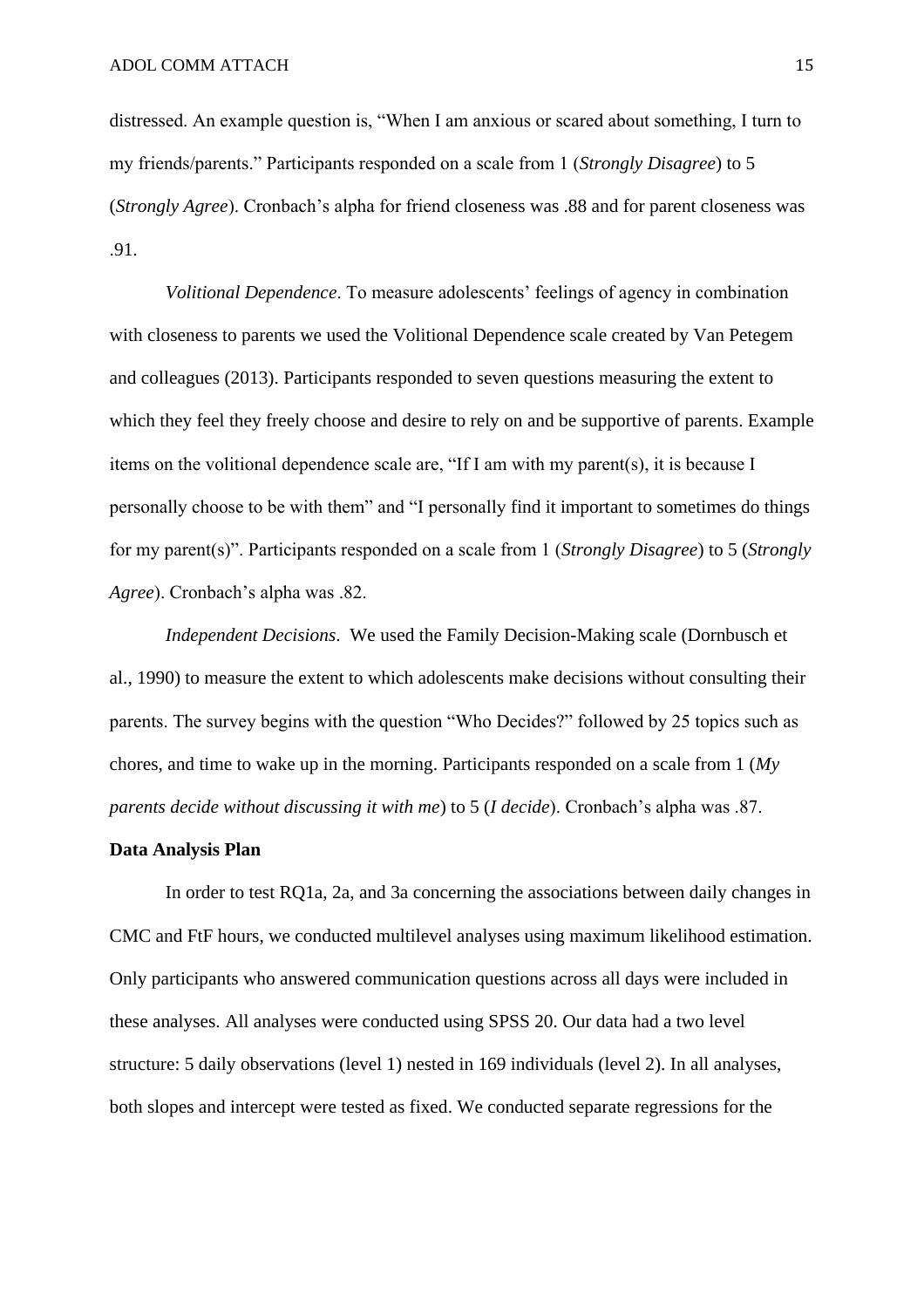predictor variables of CMC hours and number of texts because the variables were too highly correlated to include in the same analysis and would have caused multicollinearity issues.

In order to test RQ1b, 2b, and 3b concerning associations between adolescents' typical CMC and their typical FtF hours, we conducted bivariate correlations on the amount of CMC hours, texts, and FtF hours averaged across five days.

To test RQ4 about whether CMC is associated with qualities of attachment relationships, we conducted hierarchical regressions. We first examined bivariate correlations between the averaged communication variables, volitional dependence, and independent decision-making, and then conducted hierarchical regressions to test hypotheses about the relative contributions of various forms of communication.

Gender was not associated with any variables in the study but age was positively associated with independent decisions and FtF hours with friends. We, therefore, included age as a control variable in all of our regression analyses.

#### **Results**

## **Adolescents' Communication with Friends**

## **RQ1a Daily changes in CMC and FtF time with friends**

In the model for CMC hours, we entered age as a control variable and daily hours of CMC with friends as the predictor variables for daily FtF hours with friends. Age was positively associated with daily FtF hours with friends,  $b = 0.362$ ,  $t(162.568) = 2.307$ ,  $p =$ .022. Daily change in CMC hours was inversely related to daily change in FtF hours with friends,  $b = -0.112$ ,  $t(792,574) = -2.511$ ,  $p = -0.012$ . On days that adolescents reported more CMC hours with friends, they reported less FtF hours with friends.

In the model for texts, we entered age as a control variable and daily number of texts exchanged with friends as the predictor variables for daily FtF hours with friends. Age was once again positively associated with daily FtF hours with friends,  $b = 0.360$ ,  $t(162.587) =$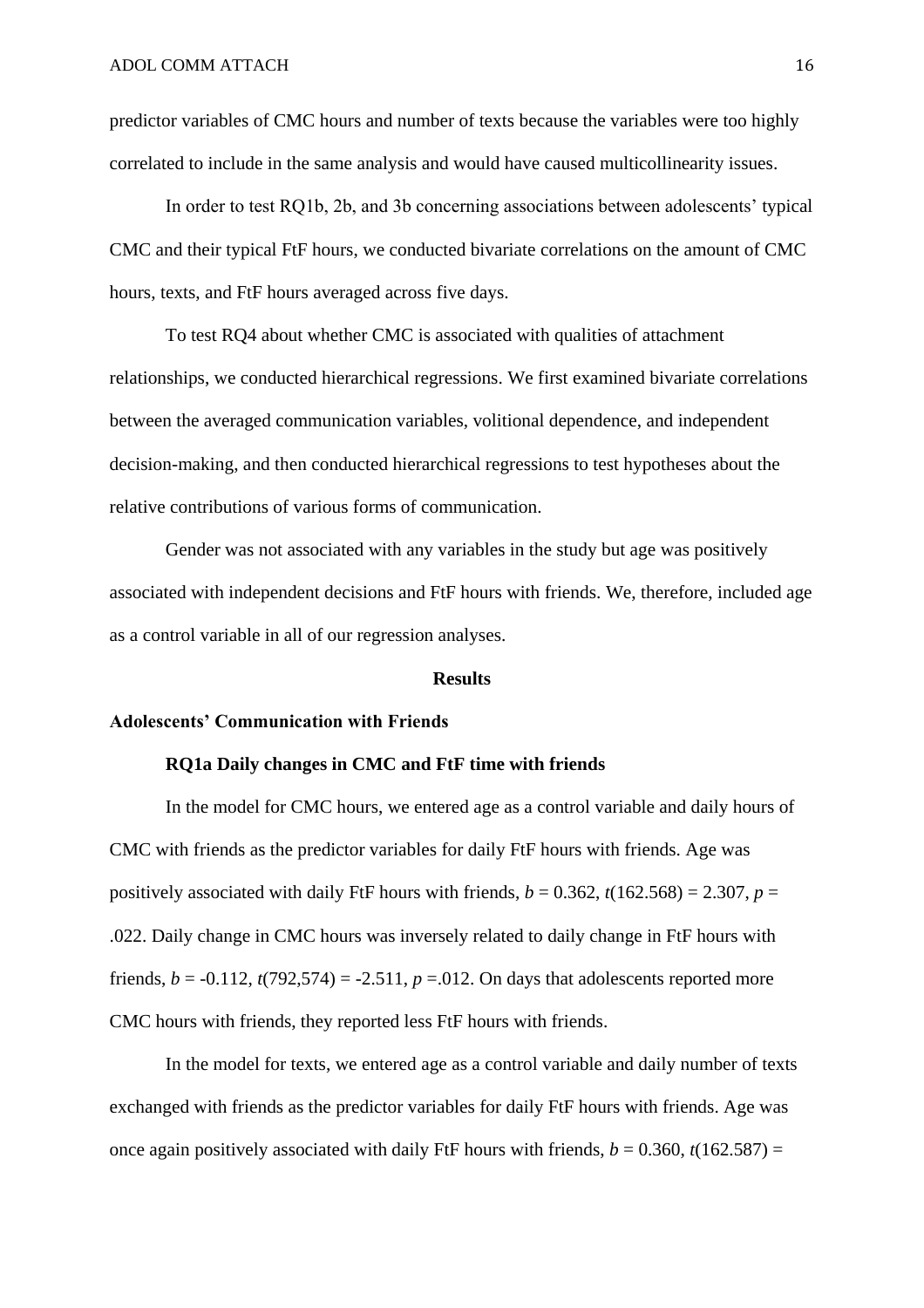2.330,  $p = .021$ . Daily texts exchanged were not associated with daily FtF hours with friends,  $b = 0.000$ ,  $t(602.383) = 0.307$ ,  $p = .759$ .

## **RQ1b Average CMC and FtF time with friends**

Table 1 includes bivariate correlations for all communication variables averaged across five days. Average CMC hours with friends was unrelated to average FtF hours with friends. However, average number of texts with friends was positively correlated with average FtF hours with friends. Adolescents who exchanged more texts with friends had more FtF time with them.

## **Adolescents' Communication with Parents**

#### **RQ2a Daily changes in CMC and FtF time with parents**

In the model for CMC hours, we entered age as a control variable and daily hours of CMC with parents as predictors of daily FtF hours with parents. Age was not associated with FtF hours with parents ( $p = .913$ ). Daily change in CMC hours with parents was positively associated with daily change in FtF hours with parents,  $b = 0.319$ ,  $t(816.261) = 2.274$ , *p* =.023. On days when adolescents reported more CMC hours with parents they also reported more FtF hours with them.

In the model for texts, we entered age as a control variable and daily number of texts exchanged with parents as predictors of daily FtF hours with parents. Age was once again not associated with FtF hours with parents ( $p = .932$ ). Daily change in number of texts with parents was also not associated with daily FtF hours with parents.

## **RQ2b Average CMC and FtF time with parents**

Bivariate correlations in Table 1 show that adolescents who typically reported more CMC hours with parents also reported more FtF hours with parents. However, average texts exchanged with parents was unrelated to average FtF hours with parents.

## **Adolescents' Communication with Friends and Parents**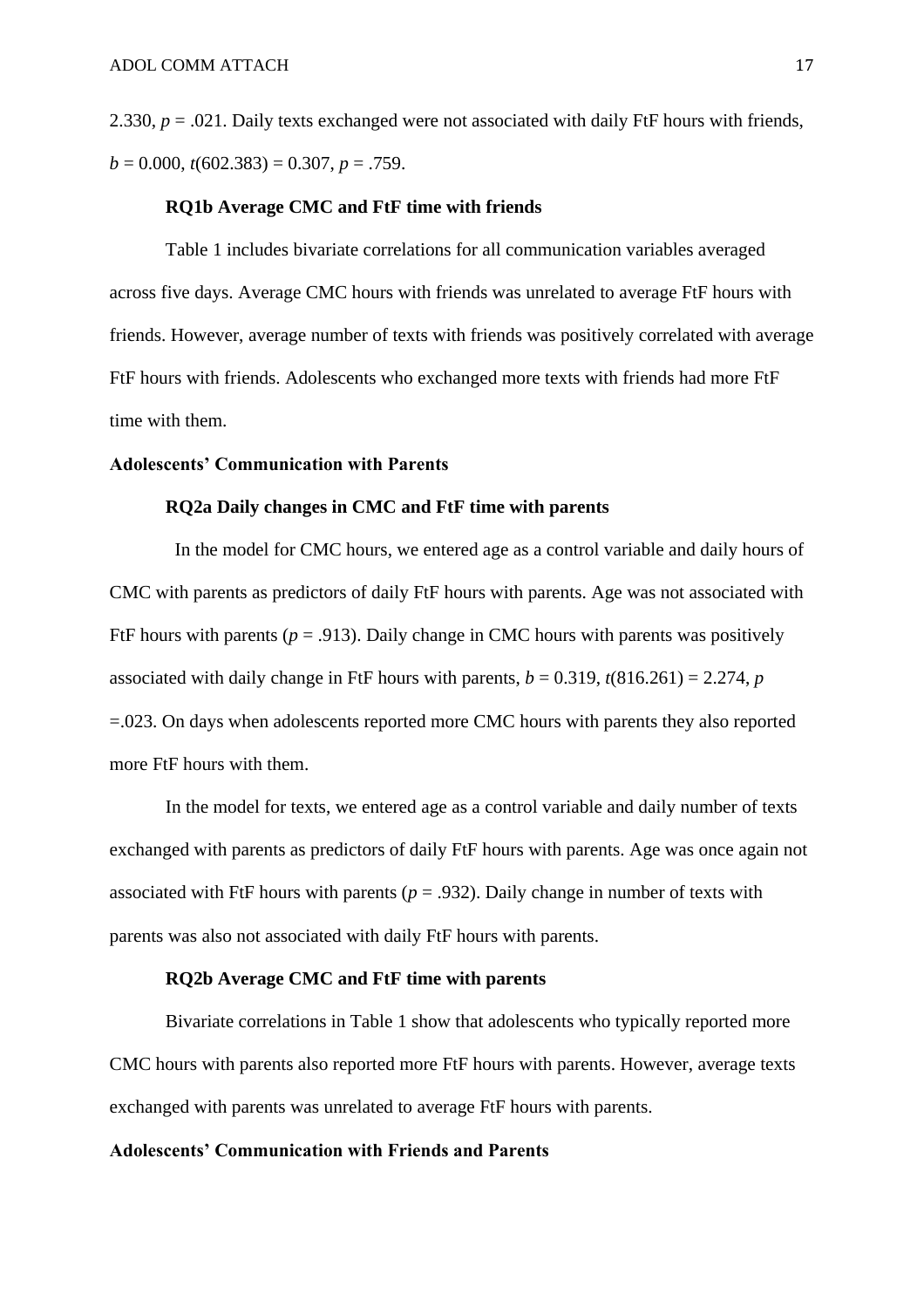#### **RQ3a Daily changes in CMC with friends and FtF time with parents**

In the model for CMC hours, we entered age as a control variable and daily hours of CMC with friends as a predictor of daily FtF hours with parents. Age was not associated with FtF hours with parents ( $p = 0.953$ ). Daily change in CMC hours with friends was positively associated with daily change in FtF hours with parents,  $b = 0.124$ ,  $t(798.597) = 2.950$ ,  $p =$ .003. On days when adolescents reported more CMC hours with friends, they also reported more FtF hours with parents.

In the model for texts, we entered age as a control variable and daily number of texts with friends as a predictor of daily FtF hours with parents. Age was not a significant predictor of FtF hours with parents ( $p = .942$ ). Daily change in number of texts with friends was positively related to daily FtF hours spent with parents,  $b = 0.002$ ,  $t(752.024) = 2.783$ ,  $p =$ .006. On days that adolescents reported more texts with friends, they also reported more FtF hours with parents.

## **RQ3b Average CMC with friends and FtF time with parents**

Contrary to predictions, bivariate correlations in Table 1 show that adolescents who typically reported more CMC hours with friends reported more, not less, FtF hours with parents on average. However, texts with friends was unrelated to FtF hours with parents. In addition, Table 1 shows that adolescents who reported more CMC hours with friends also reported more CMC hours with parents; those who exchanged more texts with friends also exchanged more texts with parents; and those who had more FtF hours with friends also had more FtF hours with parents.

## **Adolescents' Communication and their Relationships with Friends and Parents**

Bivariate correlations in Table 1 show that closeness to friends and parents were positively correlated; volitional dependence was positively, and independent decision-making was negatively, associated with parent closeness. In addition, texts, CMC and FtF hours with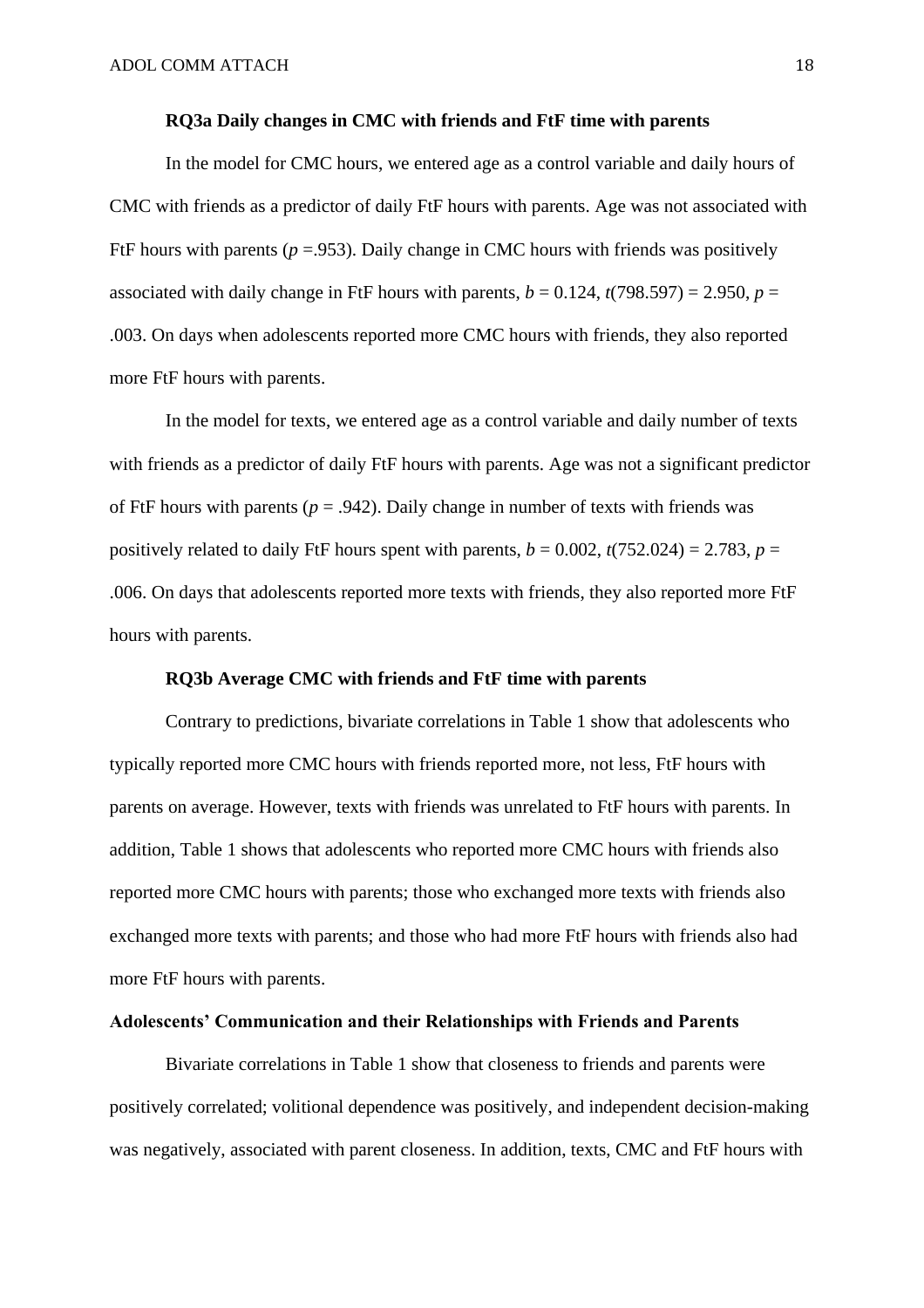friends were associated with friend closeness; texts, CMC and FtF hours with parents were associated with parent closeness. CMC hours and texts with parents were correlated with volitional dependence with parents whereas FtF hours and texts with friends were correlated with independent decision-making with parents.

#### **RQ4a Closeness to friends**

To test associations between CMC hours with friends and adolescents' closeness to friends considering their FtF hours with friends, we ran a 2-step hierarchical regression. The values associated with the regression analyses are reported in Table 2. In the first step, we used age and average FtF hours with friends. The overall regression equation was significant  $R^2 = 0.077$ ,  $p < 0.002$ . FtF hours with friends was positively associated with friend closeness and age was not associated with closeness. In the second step we entered average CMC hours with friends which improved the predictive power of the equation,  $\Delta R^2 = .024$ ,  $p = .041$ .

To test associations between texts with friends and adolescents' closeness to friends considering their FtF hours with friends, we ran a three step hierarchical regression. Regression values are reported in Table 3. In the first step, we entered age as a control variable and FtF hours with friends. The overall regression equation was significant, but only FtF hours with friends was a significant positive predictor of friend closeness,  $R^2 = .077$ ,  $p <$ .002. In the second step we entered number of texts exchanged with friends which improved the predictive power of the equation,  $\Delta R^2 = .030$ ,  $p = .021$ , and were positively associated with friend closeness. These results indicate that both CMC hours and texts with friends are associated with an increase in friend closeness above and beyond FtF time spent with friends.

#### **RQ4b Closeness to parents**

To test associations between CMC hours with parents and closeness to parents, considering FtF hours spent with parents, we ran a two-step hierarchical regression for which the values are reported in Table 4. In the first step, we entered age and FtF hours with parents;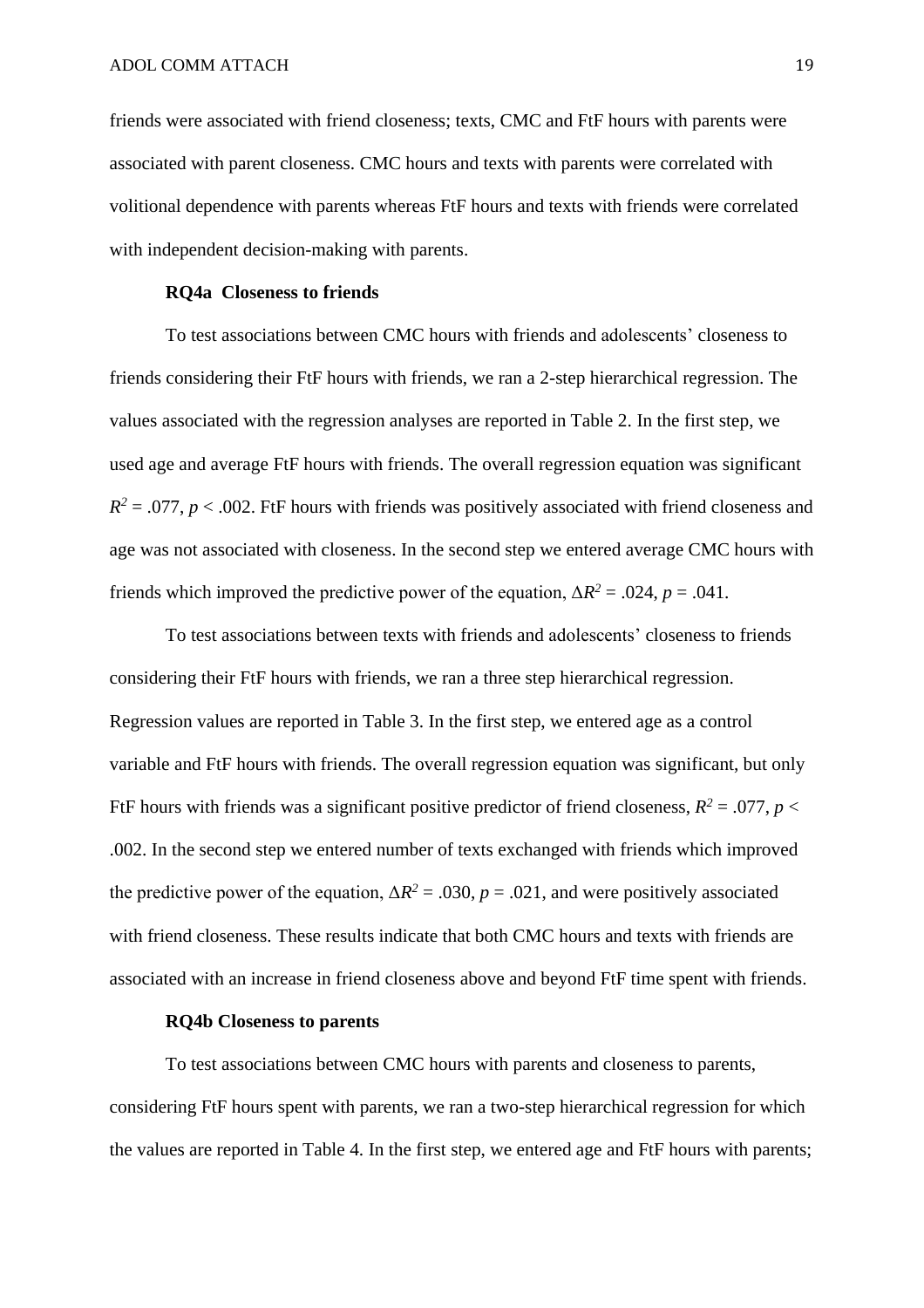the overall regression equation was significant  $R^2 = .046$ ,  $p = .005$ , and only FtF hours with parents was positively associated with closeness to parents. In the second step, we entered CMC hours with parents. The overall regression equation was significant, however the  $\Delta R^2 =$ .020,  $p = 0.066$  was not significant and CMC hours with parents was not a significant predictor in the regression model.

To test associations between texts with parents and closeness to parents, we ran a twostep hierarchical regression. Values for the regression analyses are reported in Table 5. In the first step we entered age and FtF hours with parents. The overall regression equation was significant,  $R^2 = .046$ ,  $p = .005$ , and FtF hours with parents was positively associated with closeness to parents. Age was not a significant predictor. In the second step we entered average number of texts exchanged with parents. The overall regression equation and the  $\Delta R^2$  $= .024$ ,  $p = .042$  were significant, and texts with parents was positively associated with closeness to parents. These results indicate that texting with parents, but not CMC hours, is associated with closeness to parents above and beyond the effects of FtF time with parents.

## **RQ4c Volitional dependence**

We examined whether or not CMC hours and texts with parents are associated with volitional dependence independently. We ran a hierarchical regression with age as a control variable in the first step and CMC hours with parents and texts with parents in the second step to predict volitional dependence. The regression values are reported in Table 6. The regression equation in step one with age predicting volitional dependence was not significant. In the second step, the overall regression equation was significant. Only CMC hours with parents was a unique predictor of volitional dependence.

## **RQ4d Independent decisions**

We examined whether FtF hours with friends and texts with friends are associated with independent decision-making above and beyond age. CMC with friends was not entered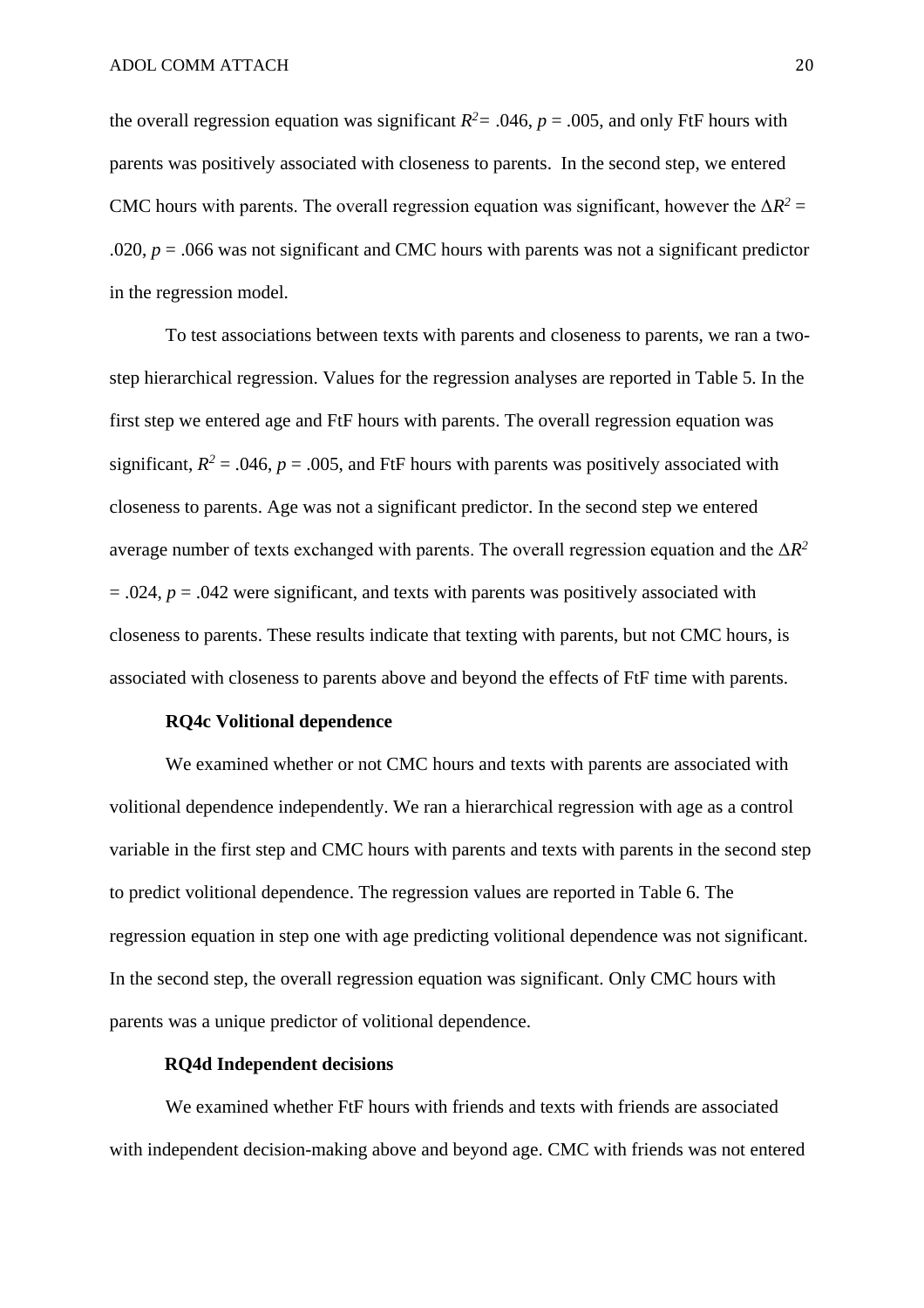as a predictor because the bivariate correlation was not significant. Regression values are reported in Table 7. The first step with age predicting independent decision-making was significant,  $R^2 = .062$ ,  $p = .001$ , and age was positively associated with independent decisionmaking. In the second step, the overall regression equation was significant, and adding FtF hours and texts with friends added a significant amount of predictive power,  $\Delta R^2 = .042$ ,  $p =$ .024. Only texts with friends was uniquely linked with independent decision-making. More texting with friends was positively associated with independent decision-making.

### **Discussion**

Concerns about the negative impacts of communication technologies on adolescents' relationships and their socioemotional well-being are understandable; however, the current study offers reasons to be more optimistic, and less technologically deterministic, about social development and technology mediated communication.

#### **Adolescents' Daily Communication**

Although daily level analyses revealed negative associations between CMC hours with friends and FtF hours with friends, the association was not significant when examining typical communication. Moreover, average communication across days showed that adolescents who typically exchanged more texts with friends had more FtF time with friends. These data support boyd's (2014) observation that substitution of CMC for FtF time at the daily level does not necessarily indicate displacement. Instead, daily level fluctuations likely reflect how adolescents use digital technologies to maintain closeness with FtF friends when they are physically apart, thereby enhancing their friendships rather than supplanting them, which adds to an accumulation of empirical work rejecting the idea that CMC displaces offline friendships in adolescence (Dienlin, Masur, Trepte, 2017; Valkenburg & Peter, 2011). Media multiplexity theory was supported in adolescents' communication with friends and also with parents, although the pattern of associations was slightly different. FtF and CMC hours with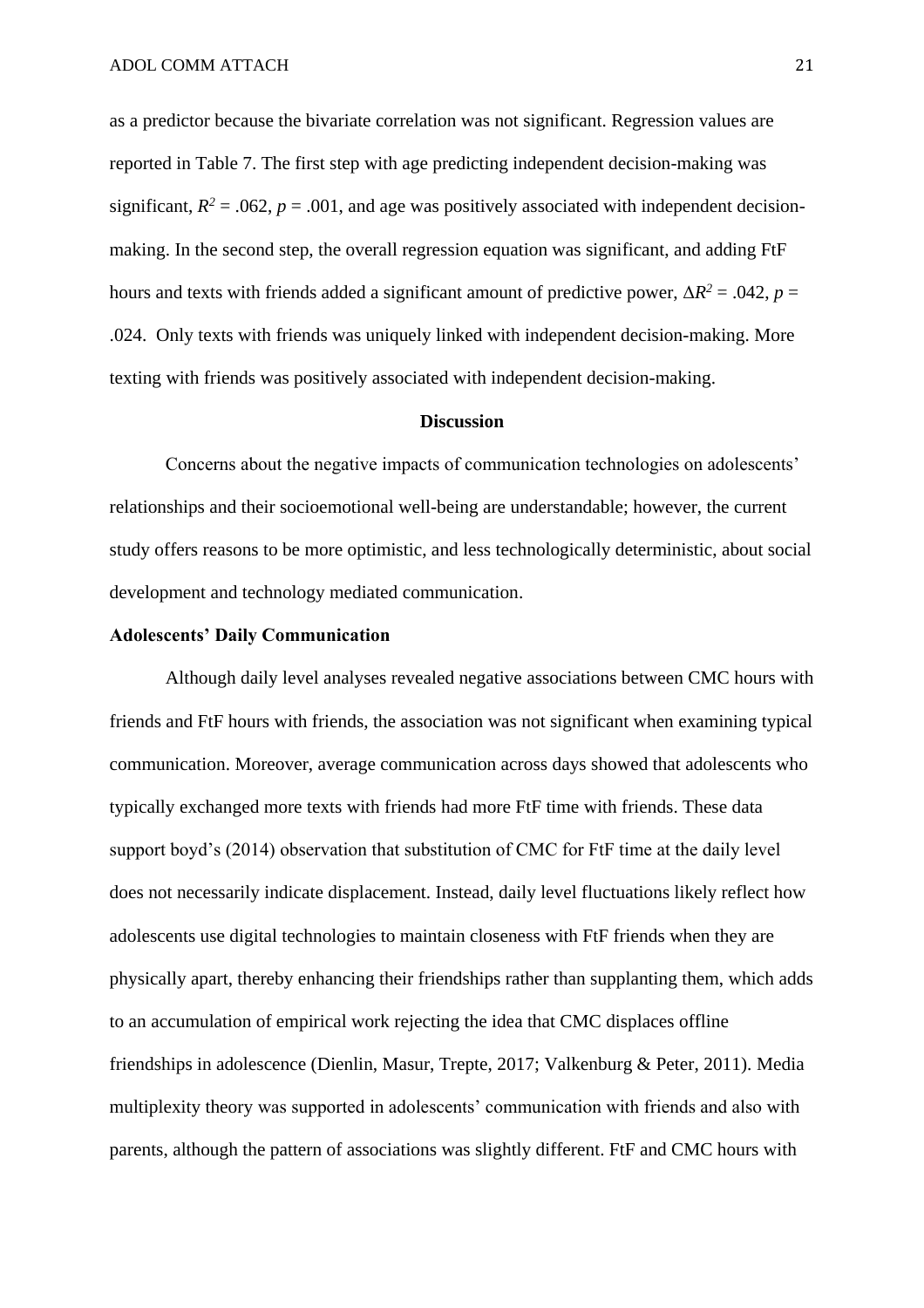parents were positively correlated at both the daily level and when examining typical communication averaged across days.

We also did not find evidence that CMC with friends displaces FtF time with parents. Adolescents who typically reported more CMC hours with friends tended to have on average more, not less, FtF hours with parents. On a daily level, CMC hours with friends and texts exchanged with friends were both positively associated with FtF hours with parents, lending further credence to the idea that U.S. teenagers spend more time in CMC with friends to compensate for lack of FtF time with friends on days when they are spending more time with family. Alternatively, increased CMC with friends on family days could also be interpreted as evidence of distraction during parent FtF time. We specifically instructed participants not to count FtF time when they were not paying attention to their partner, however, adolescents might not have defined intermittent CMC with friends as lack of attention paid to parents during a FtF interaction.

## **Adolescents' Communication and their Relationship Attachments**

Overall, our data paint a picture of continuity rather than discontinuity in adolescents' CMC, FtF time, and their closeness to friends and parents. Adolescents reporting greater communication in a particular communication modality with friends also tended to report greater communication in that same modality with parents (i.e., more FtF hours with friends, more FtF hours with parents). Similarly, those reporting greater closeness to friends also reported greater closeness to parents. Although our data are cross-sectional, they are consistent with longitudinal studies showing developmental continuities in communication and attachment (De Goede et al., 2009; Oudekerk et al., 2015) and suggest that cascade models could be useful for understanding the integration and impact of communication technologies in adolescent social development in the digital age. Our study also extends the uses and gratification perspective on media effects (Katz et al., 1973) to intergenerational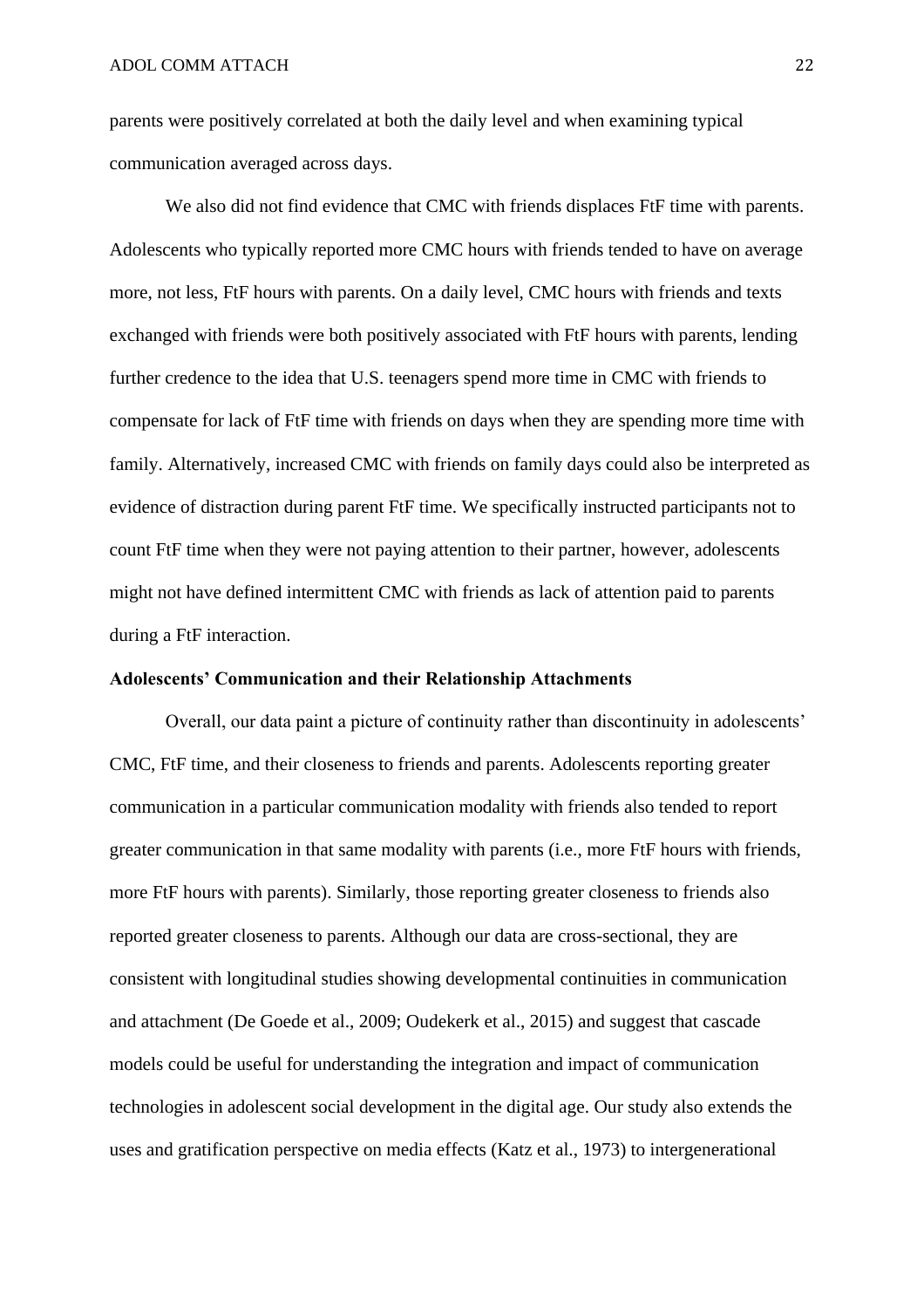transmission and socialization, pointing to ways in which characteristics of adolescents' FtF and technology-mediated relationships with parents may be carried into their friendships, or also, vice-versa during the transition to adulthood.

Another important contribution of the current study is the application of the hyperpersonal model of CMC to adolescents' attachment relationships with parents. One of the basic tenets of the hyperpersonal model is that CMC can increase the agency of the individual, thereby enhancing closeness between communication partners. We found evidence for this view and also distinctions between different CMC modalities in adolescents' relationships with parents and friends. Whereas both texting frequency and CMC hours with friends contributed to friend closeness after accounting for FtF time with friends, only texting with parents uniquely contributed to parent closeness after accounting for FtF time with parents. CMC hours with parents was uniquely associated with greater volition in combination with closeness to parents. Volition in combination with decreased reliance on parents (independent decision-making) was associated with texting with friends. Here we see support for displacement effects of CMC in the sense that texting with friends might scaffold transference of support and reliance from parents to peers, particularly when CMC and FtF time with parents are low. Certain affordances of texting such as mobility, perpetual accessibility, and cue absence could multiply options to optimize one's social experience and thereby increase feelings of self-efficacy and attachment to peers (Manago & Vaughn, 2015). Future research should examine the purpose and function of different platforms and modalities in daily communications with potentially differing implications for the balance of autonomy-relatedness depending on the nature of the relationship.

Ribak's (2009) metaphor of the mobile device as a "transitional object" is useful for thinking about how CMC operates in the development of autonomy-relatedness in adolescentparent relationships. A transitional object from object-relations theory is a possession such as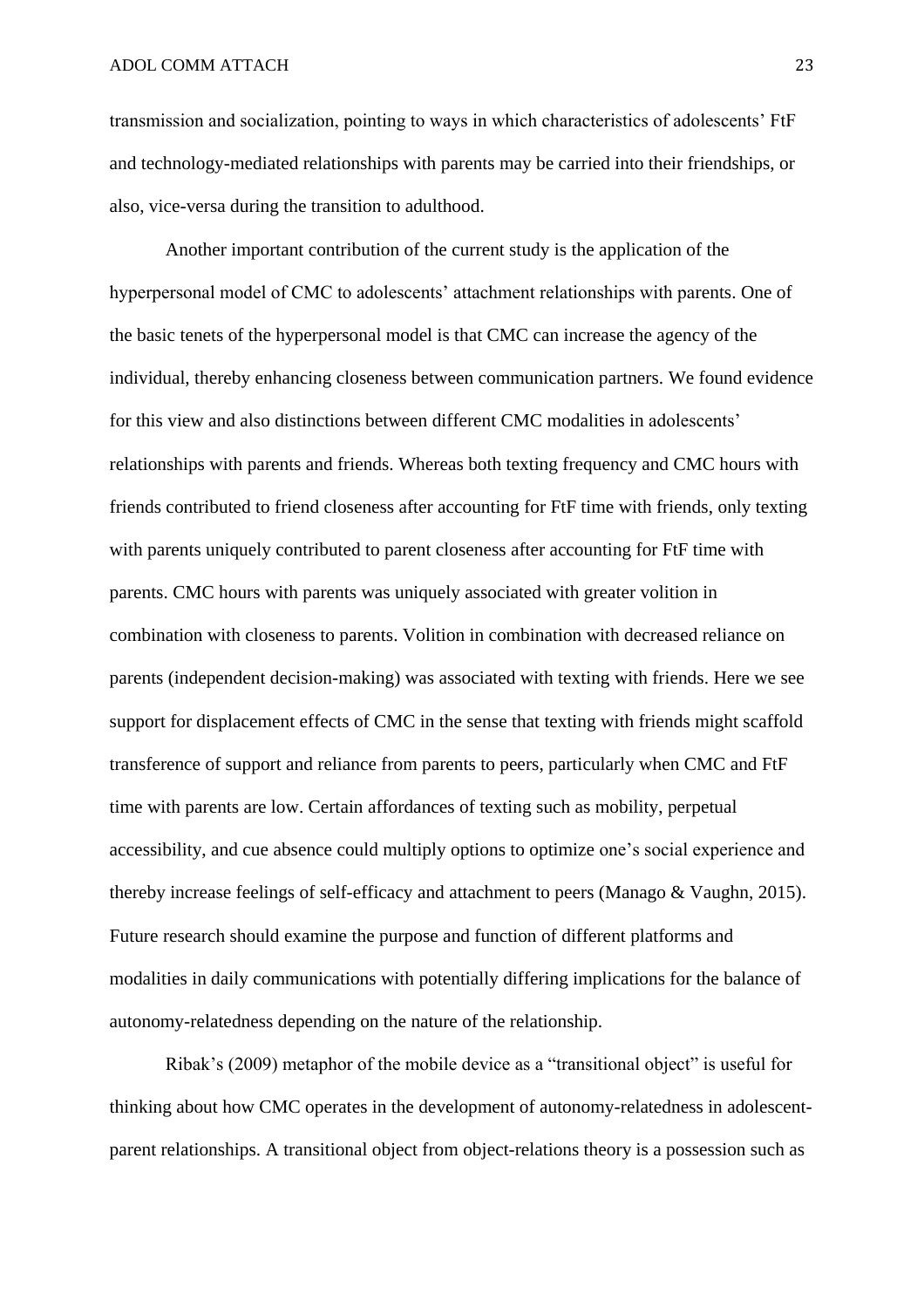a teddy bear that substitutes for the main attachment figure and lessens the stress of separation during infancy (Winnicot, 1965). In her interviews with Israeli adolescents and their parents, Ribak found that mobile phones act like security blankets in that they ease the pain of separation by symbolically representing the potential for communication at any time, even at a physical distance. Interestingly, the pain of separation was most apparent from the parents' perspectives—parents said they bought and continued to pay for their adolescent children's phones in order to alleviate their own worries about their child's expanding physical and social mobility. Adolescents in turn described greater freedom, personal choice, and opportunities to be with friends while also feeling a sense of safety rooted in the knowledge that their parents were always just a text or phone call away.

#### **Additional Considerations**

Of course, social and psychological consequences of communication technologies depend on how their affordances are mobilized and regulated in the process of development. Affordances of communication technologies for parental monitoring could also yield greater intrusiveness, creating negative consequences for parent-adolescent attachment (Mascheroni, 2014; Mesch, 2012; Weisskirch, 2009). Location tracking systems and restrictive software are likely to be increasingly developed and marketed to parents' safety concerns and yet, research has shown these kinds of parental control applications may backfire by undermining trust and interrupting adolescents' learning opportunities and establishment of personal boundaries (Boesen, Rode, Mancini, 2010; boyd, 2014; Ghosh, Badillo-Urquiola, Rosson, Xu, Carroll, & Wisniewski, 2018). For example, Ghosh and colleagues found associations between authoritarian styles of parenting and use of parental control applications, which in fact, predicted *greater*  adolescent exposure to online risks. Another large scale study in Europe on the strategies parents employ in managing their adolescents' media use showed that restrictive forms of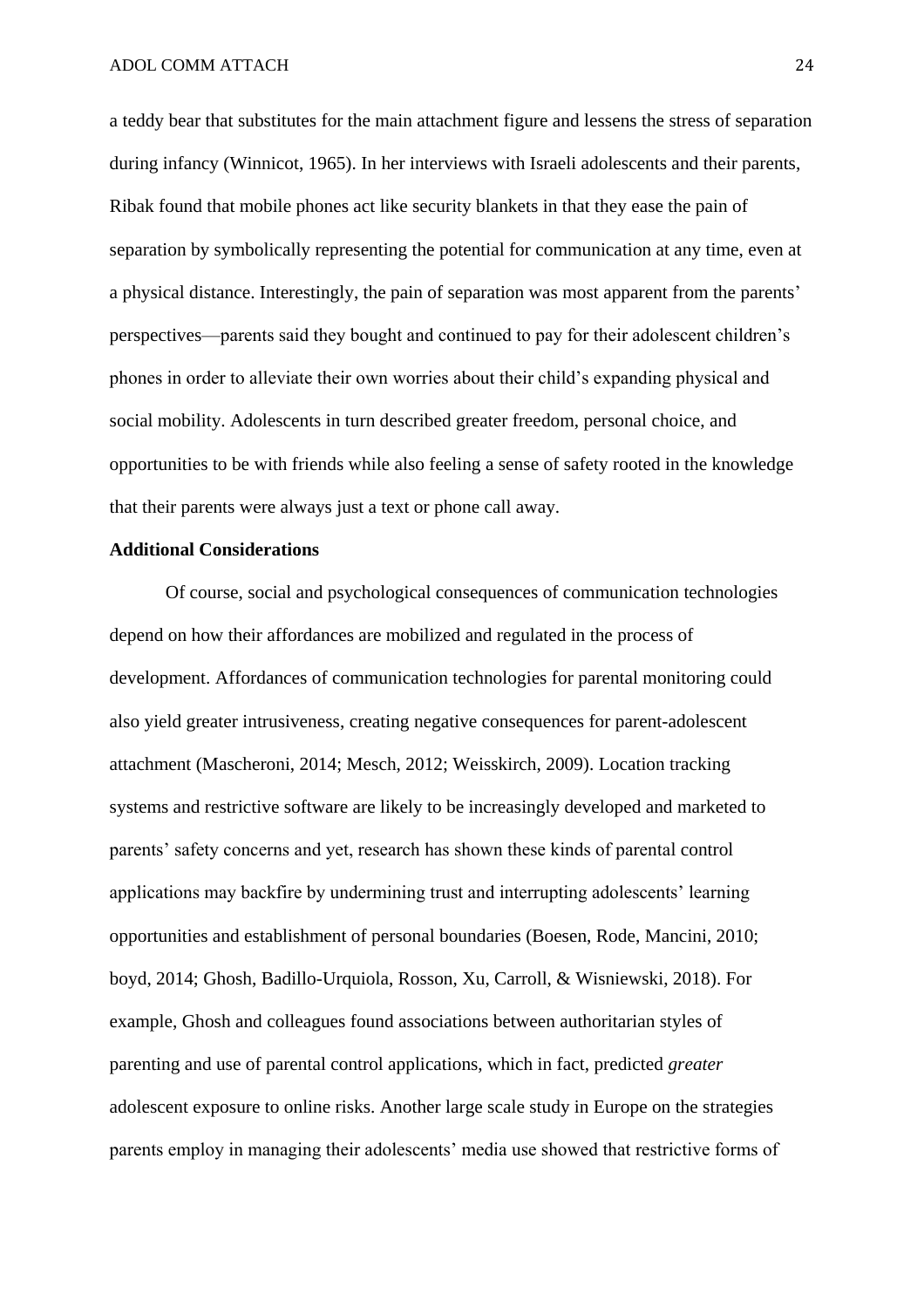Internet mediation can protect children and early adolescents from online risks but come at the cost of digital inclusion (Livingstone et al., 2017).

The affordance of CMC for perpetual accessibility could also have negative consequences for attachment if CMC persistently disrupts FtF interactions ("technoference"), communicating to loved ones that something else is more important than being present with them (Brown, Manago, & Trimble, 2016; Stockdale, Coyne, & Padilla-Walker, 2018). Stockdale and colleagues (2018) found that greater technoference on the part of parents predicted poorer parent-adolescent attachment quality, whereas adolescents' technoference predicted elevated levels of cyberbullying, anxiety, and depression. However, the majority of their nationally representative U.S. adolescent sample reported experiencing technoference only occasionally and saw it as part of living in a social world permeated by digital technologies.

## **Limitations**

There are a number of limitations in the current study. Cause-effect interpretations are not appropriate for our correlational data. Because we collected data from a single source (adolescents) using a single method (surveys), interpretations of our data cannot rule-out the possibilities of common method variance. Personality and cognitive characteristics of our sample could also explain our results. For example, positive associations between CMC, FtF communication, autonomy and closeness could reflect personality differences. Surveys required adolescents to pay close attention to their daily interactions and they likely differed in their conscientiousness and diligence with the diaries. In addition, because of social desirability, adolescents could have overestimated their FtF communication and underestimated their CMC in response to cultural narratives regarding the risks of communication technologies, or overestimated their time with friends relative to parents due to a heightened emphasis on peers at this age. Although we had a rather diverse sample in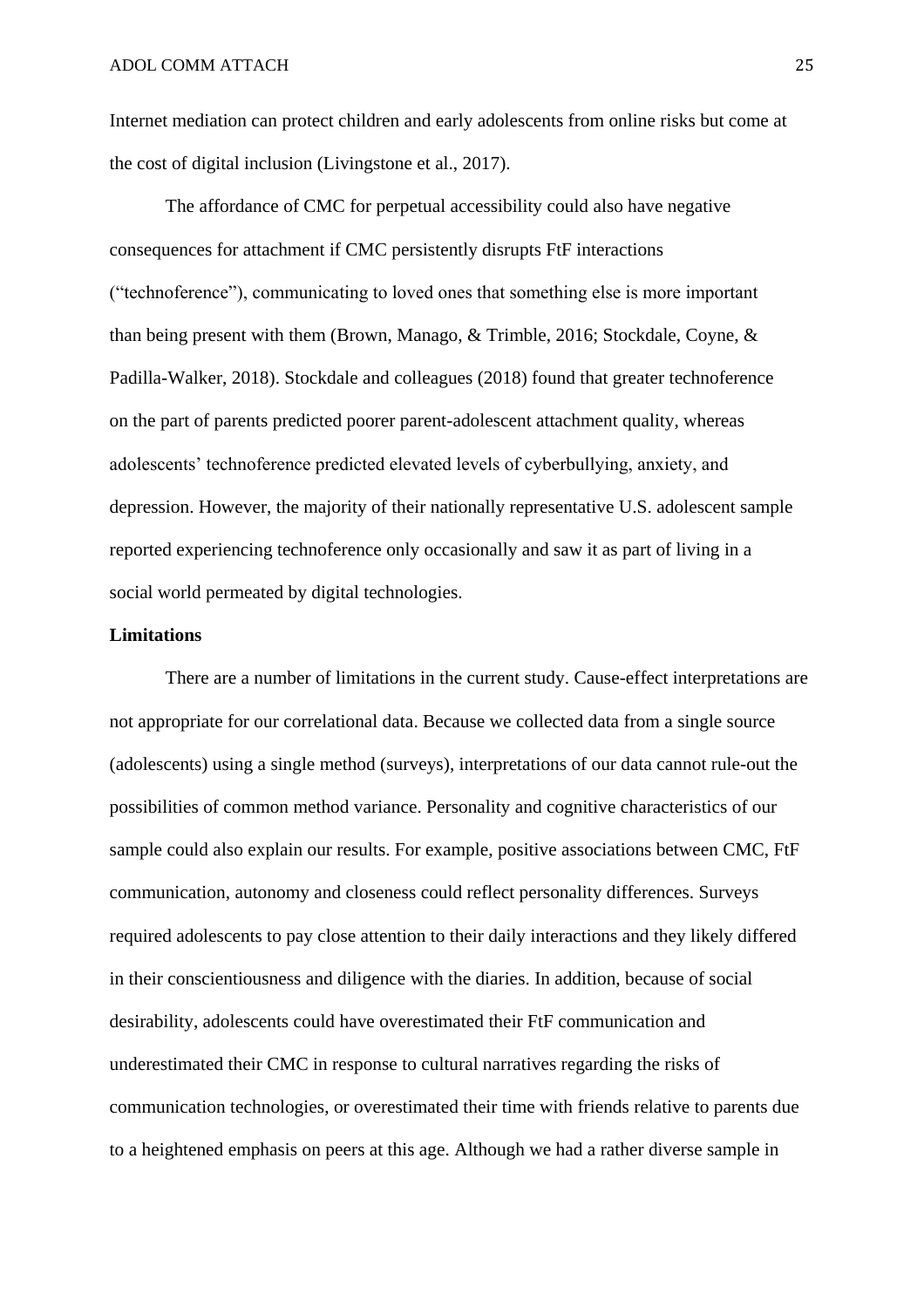terms of Euro-, Latino- and Asian-American adolescents living in rural and urban areas of Washington state, our sample size restricted our ability to explore how communication and relationships may be different among adolescents with different cultural backgrounds. We only tested adolescents' feelings of agency within their parental relationships; communication technologies may function differently in adolescents' agency within friendships, such as their ability to negotiate disagreements with close friends or their negotiation of peer pressure and conformity. Lastly, our data are limited to general modalities of communication, rather than specific communication platforms or behaviors, which may factor into adolescents' relationships and social development in unique ways.

## **Conclusion and Future Directions**

The overall conclusion of the current study is that communication technologies can be conducive to adolescents' emotional connectedness with friends and parents, potentially through affordances for mobility, convenience, and message optimization that can amplify human agency within close relationships. However, multi-method longitudinal studies with larger and more diverse samples are needed to confirm this idea and examine lingering questions. Observational methods, qualitative methods, and additional time sampling techniques (e.g. random time sampling) can help to better capture communication in adolescents' daily lives while longitudinal research will be necessary to test the unfolding of attachment and communication styles mediated by CMC. The cascade model offers a tremendously useful approach for avoiding technological determinism and understanding bidirectional dynamics between the qualities of adolescents' relationships and their use of communication technologies over time. Our study, among others (Valkenburg & Peter, 2011), demonstrates possibilities for positive social development through the use of communication technologies, which should be better understood and promoted in digital societies.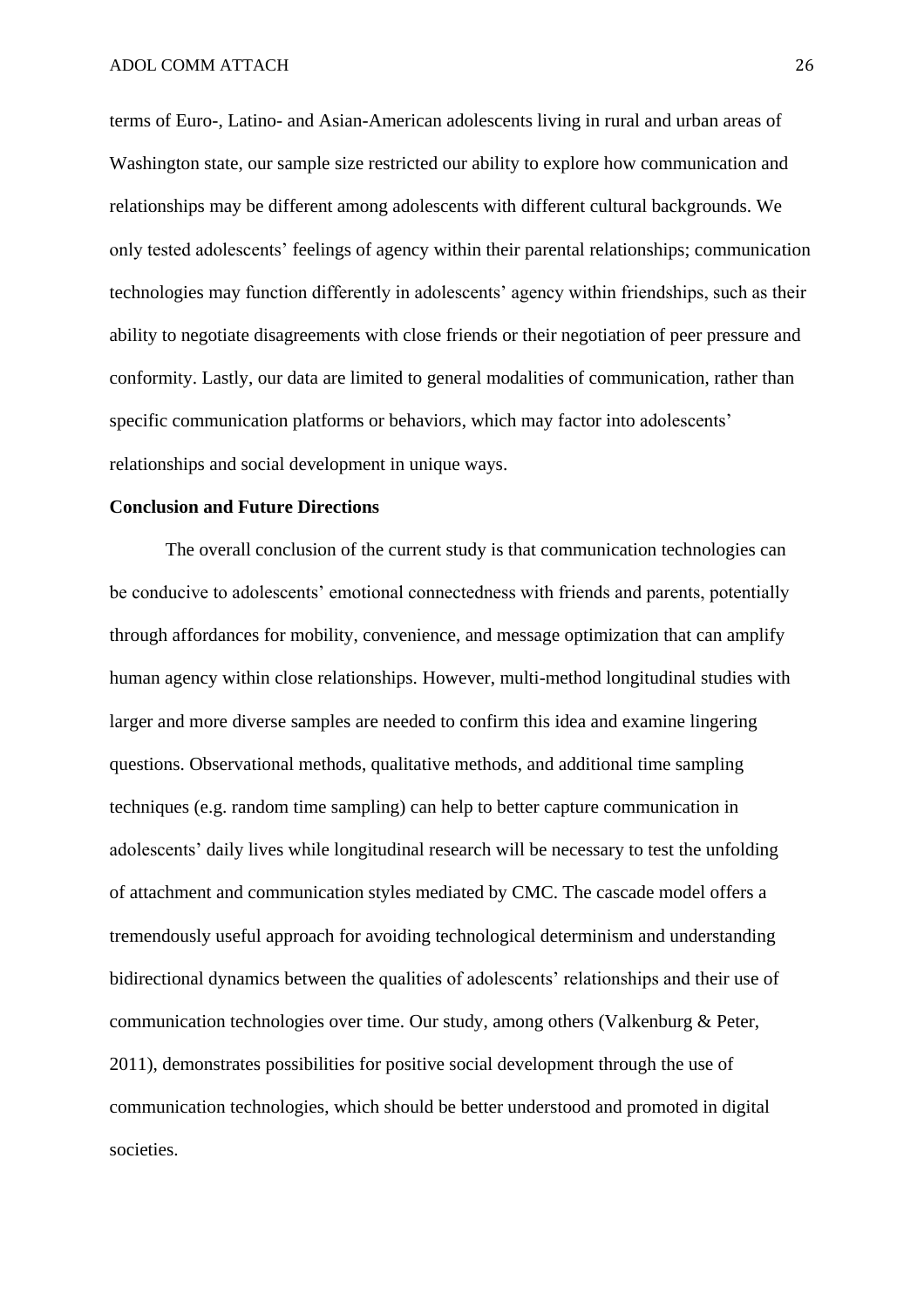#### References

Allen, J. P., Hauser, S. T., Bell, K. L., & O'Connor, T. G. (1994). Longitudinal assessment of autonomy and relatedness in adolescent family interactions as predictors of adolescent ego development and self-esteem. *Child Development, 65*, 179-194. doi:10.1111/j.1467-8624.1994.tb00743.x

Antheunis, M. L., Schouten, A. P., Valkenburg, P. M., & Peter, J. (2012). Interactive uncertainty reduction strategies and verbal affection in computer-mediated communication. *Communication Research, 39*, 757-780. doi:10.1177/0093650211410420

Bessiere, K., Kiesler, S., Kraut, R., & Boneva, B. S. (2008). Effects of Internet use and social resources on changes in depression. *Information, Community & Society*, *11*, 47-70. <https://doi.org/10.1080/13691180701858851>

Blos, P. (1979). *The adolescent passage.* Madison, CT: International Universities Press.

Boesen, J., Rode, J.A., & Mancini, C. (2010, September). The domestic panopticon: Location tracking in families. In *Proceedings of the 12th ACM International Conference on Ubiquitous Computing* (p. 65–74). ACM.

boyd, d. (2014). *It's complicated: The social lives of networked teens.* Yale University Press.

- Buhrmester, D., & Furman, W. (1987). The development of companionship and intimacy. *Child Development*, 58, 1101–1113. [http://dx.doi.org/10.2307/1130550](http://psycnet.apa.org/doi/10.2307/1130550)
- Brown, G., Manago, A.M., & Trimble, J.E. (2016). Tempted to text: College students' mobile phone use during a face-to-face interaction with a close friend. *Emerging Adulthood*, *4*, 440-443. [https://doi.org/10.1177/2167696816630086](https://doi.org/10.1177%2F2167696816630086)
- Collins, W. A., & Laursen, B. (2004). Changing relationships, changing youth: Interpersonal contexts of adolescent development. *Journal of Early Adolescence, 24*, 55-62. doi:10.1177/0272431603260882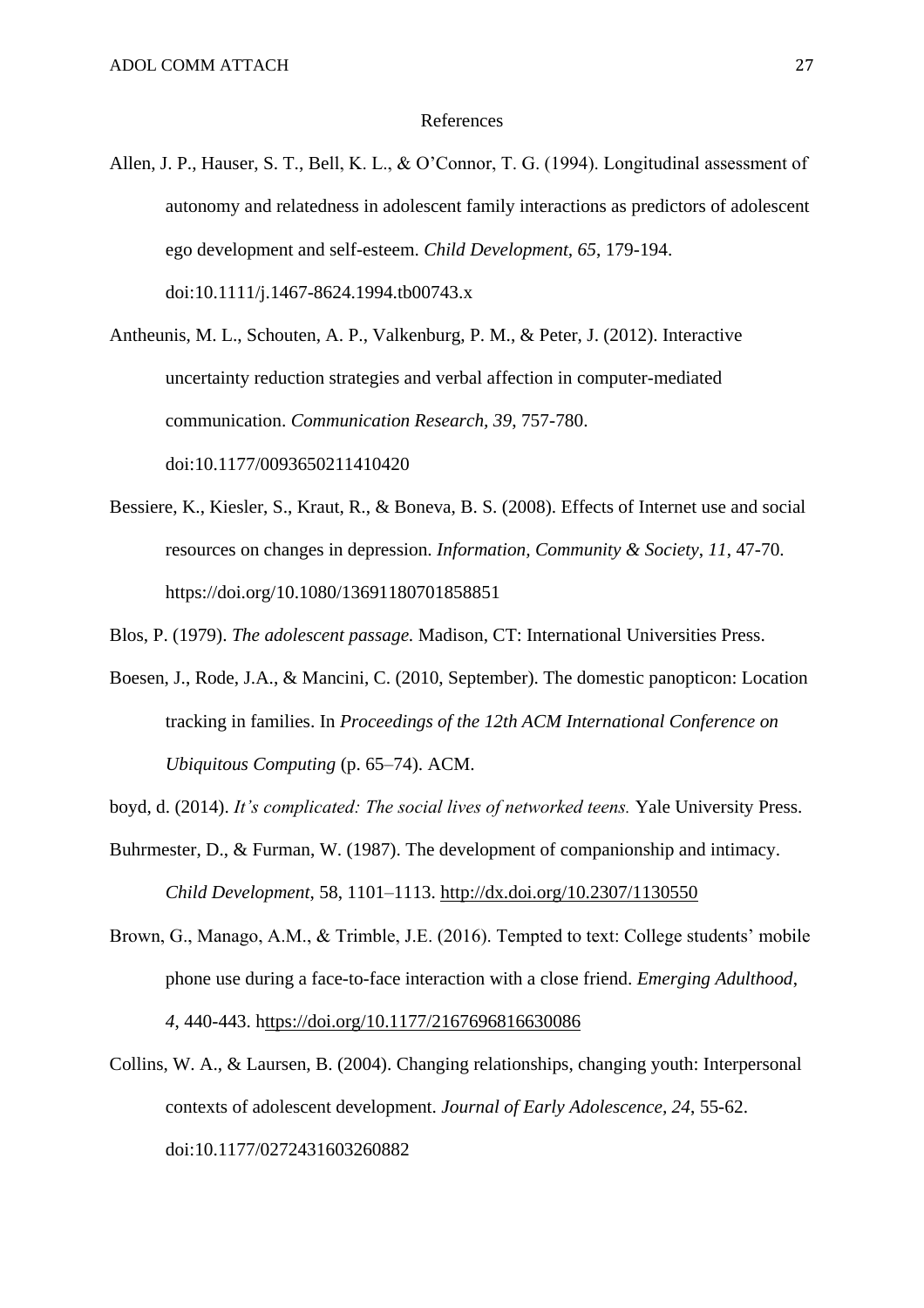- Collins, W., & Sroufe, L. A. (1999). Capacity for intimate relationships: A developmental construction. In W. Furman, B. B. Brown, & C. Feiring (Eds.), Contemporary perspectives on adolescent romantic relationships (pp. 125– 174). Cambridge, UK: Cambridge University Press.
- Coyne, S. M., Padilla-Walker, L. M., Day, R. D., Harper, J., & Stockdale, L. (2013). A friend request from dear old dad: Associations between parent-child social networking and adolescent outcomes. *Cyberpsychology, Behavior, and Social Networking, 17*, 8-13. doi:10.1089/cyber.2012.0623
- Davis, K. (2012). Friendship 2.0: Adolescents' experiences of belonging and self-disclosure online. *Journal of Adolescence, 35*, 1527-1536. doi:10.1016/j.adolescence.2012.02.013
- De Goede, I. H. A., Branje, S. J. T., Delsing, J. M. H., & Meeus, W. H. J. (2009). Linkages over time between adolescents' relationships with parents and friends. *Journal of Youth and Adolescence*, *38*, 1304-1315. doi:10.1007/s10964-009-9403-2
- Dienlin, T., Masur, P. K., & Trepte, S. (2017). Reinforcement or displacement? The reciprocity of FtF, IM, and SNS communication and their effects on loneliness and life satisfaction. *Journal of Computer-Mediated Communication, 22*, 71-87. doi:10.1111/jcc4.12183
- Dornbusch, S. M., Ritter, P. L., Mont-Reynaud, R., & Chen, Z. (1990). Family decisionmaking and academic performance in a diverse high school population. *Journal of Adolescent Research, 5*, 143-160. doi:10.1177/074355489052003

Erikson, E. H. (1950). *Childhood and society.* New York: Norton.

Forest, A.L., & Wood, J.V. (2012). When social networking is not working: Individuals with low self-esteem recognize but do not reap the benefits of self-disclosure on Facebook. *Psychological Science*, *23*, 295-302. doi:10.1177/0956797611429709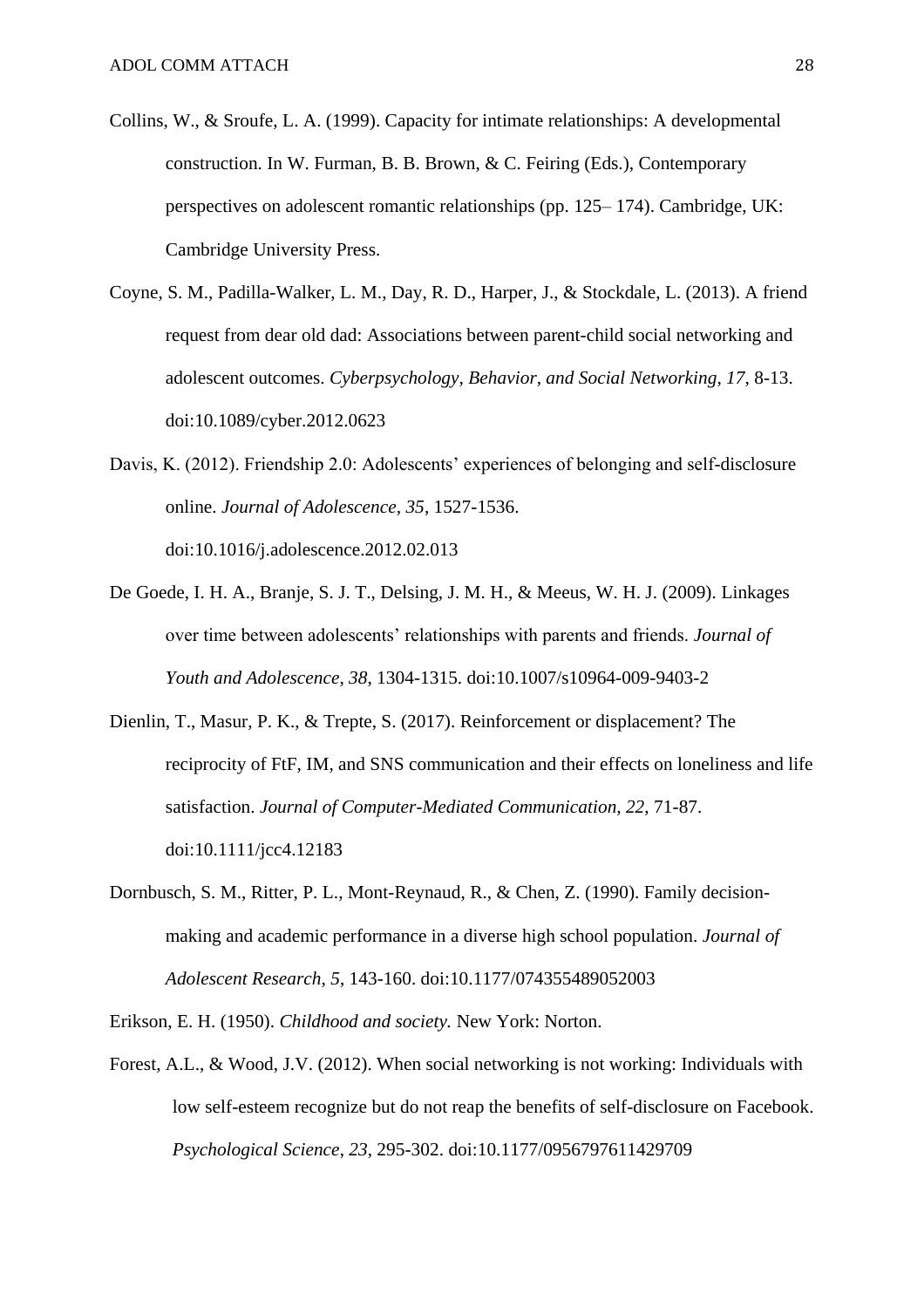- Fulkerson, J.A., Story, M., Mellin, A., Leffert, N., Neumark-Sztainer, D., & French, S.A. (2006). Family dinner meal frequency and adolescent development: Relationships with developmental assets and high-risk behaviors. *Journal of Adolescent Health, 39*, 337-345. doi:10.1016/j.jadohealth.2005.12.026
- George, M. J., Russell, M. A., Piontak, J. R., & Odgers, C. L. (2017). Concurrent and subsequent associations between daily digital technology use and high-risk adolescents' mental health symptoms. *Child Development*, 89, 78-88. <https://doi.org/10.1111/cdev.12819>
- Ghosh, A. K., Badillo-Urquiola, K., Rosson, M. B., Xu, H., Carroll, J. M., & Wisniewski, P. J. (2018, April). A matter of control or safety? Examining parental use of technical monitoring apps on teens' mobile devices. In *Proceedings of the 2018 CHI Conference on Human Factors in Computing Systems* (p. 194). ACM.
- Green, S. B. (1991). How many subjects does it take to do a regression analysis. *Multivariate behavioral research*, *26*(3), 499-510.
- Haythornthwaite, C. (2005). Social networks and Internet connectivity effects. *Information, Communication, & Society*, *8*, 125-147. doi:10.1080**/**13691180500146185
- Hill, J. P. & Holmbeck, G. N. (1986). Attachment and autonomy during adolescence. In G. J. Whitehurst (Ed.). *Annals of Child Development,* (Vol. 3; pp. 145-189.) Greenwich, CN: JAI Press.
- Hutchby, I. (2001). Technologies, texts, and affordances. *Sociology, 35*, 441-456. doi:10.1177/S0038038501000219
- Kagitçibasi, C. (2005). Autonomy and relatedness in cultural context: Implications for self and the family. *Journal of Cross-Cultural Psychology, 36*, 403-422. doi:10.1177/0022022105275959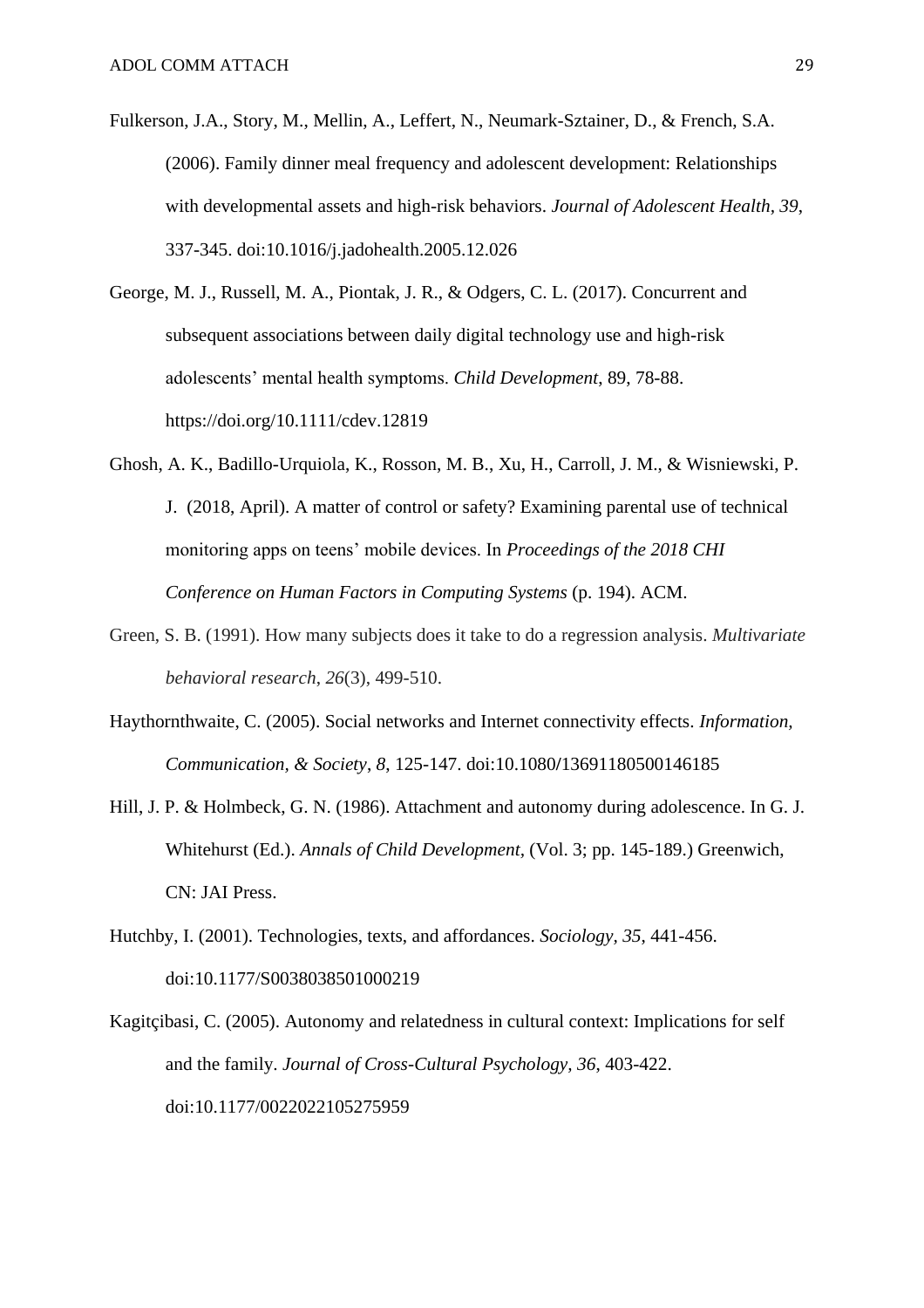- Katz, E., Haas, H., & Gurevitch, M. (1973). On the use of the mass media for important things. *American Sociological Review*, *38*, 164-181. doi:10.2307/2094393
- Khan, S., Gagné, M., Yang, L., Shapka, J. (2016). Exploring the relationship between adolescents' self-concept and their offline and online social worlds. *Computers in Human Behavior, 55*, 940-945.<https://doi.org/10.1016/j.chb.2015.09.046>
- Koutamanis, M., Vossen, H., Peter, J., & Valkenburg, P. M. (2013). Practice makes perfect: The longitudinal effect of adolescents' instant messaging on their ability to initiate offline friendships. *Computers in Human Behavior, 29*, 2265-2272. doi:10.1016/j.chb.2013.04.033
- Kraut, R., Patterson, M., Lundmark, V., Kiesler, S., Mukopadhyay, T., & Scherlis, W. (1998). Internet paradox: A social technology that reduces social involvement and psychological well-being? *American Psychologist, 53*, 1017-1031. doi:10.1037/0003- 066x.53.9.1017
- Kraut, R., Kiesler, S., Boneva, B., Cummings, J., Helgeson, V., & Crawfors, A. (2002). Internet paradox revisited. *Journal of Social Issues, 58*, 49-74. doi:10.1111/1540- 4560.00248
- Larson, R., & Richards, M. H. (1991). Daily companionship in late childhood and early adolescence: Changing developmental contexts. *Childhood Development, 62*, 284-300. doi:10.2307/1131003
- Lee, S. J. (2009). Online communication and adolescent social ties: Who benefits from Internet use? *Journal of Computer-Mediated Communication, 14*, 509-531. doi:10.1111/j.1083-6101.2009.01451.x
- Lei, L., & Wu, Y. (2007). Adolescents' attachment to parents and Internet use. *CyberPsychology & Behavior, 10*, 633-639. doi:10.1089/cpb.2007.9976

Ling, R., & Yttri, B. (2006). Control, emancipation, and status: The mobile telephone in the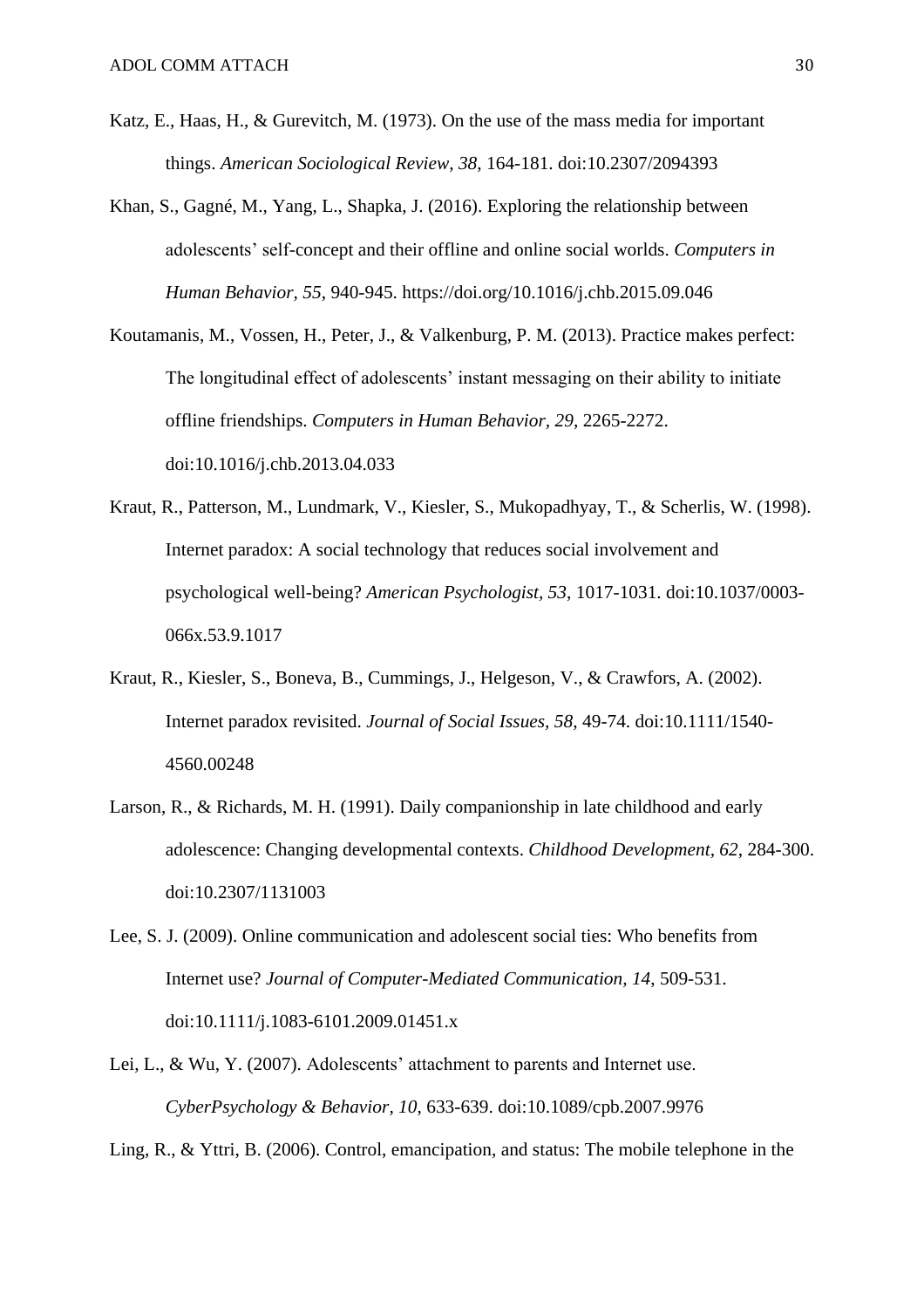teen's parental and peer group control relationships. In R. Kraut, M. Brynin, & S. Kiesler (Eds.), *Computers, phones, and the Internet: Domestication information technology* (pp. 219-234). Oxford, UK: Oxford University Press.

- Livingstone, S., Ólafsson, K., Helsper, E. J., Lupiáñez-Villanueva, F., Veltri, G. A., & Folkvord, F. (2017). Maximizing opportunities and minimizing risks for children online: The role of digital skills in emerging strategies of parental mediation. *Journal of Communication*, *67*, 82-105. doi:10.1111/jcom.12277
- Manago, A.M., & Vaughn, L. (2015). Social media, friendship and happiness in the millennial generation. In M. Demir (Ed.), *Friendship and happiness: Across the lifespan and in different cultures* (pp. 187-206). Amsterdam: Springer.
- Marwick, A. E., & boyd, d. (2014). Networked privacy: How teenagers negotiate context in social media. *New Media & Society*, *16*, 1051-1067. doi:10.1177/1461444814543995
- Mascheroni, G. (2014). Parenting the mobile Internet in Italian households: Parents' and children's discourses. *Journal of Children and Media*, *8*, 440-456. <https://doi.org/10.1080/17482798.2013.830978>
- Mesch, G. S. (2006). The family and the Internet: Exploring a social boundaries approach. *Journal of Family Communication, 6*, 119-138. doi:10.1207/s15327698jfc0602\_2
- Mesch, G. S. (2012). Technology and youth. *New Directions for Youth Development, 135*, 97- 105.<https://doi.org/10.1002/yd.20032>

Mikami, A. Y., Szwedo, D. E., Allen, J. P., Evans, M. A., & Hare, A. L., (2010). Adolescents peer relationships and behavior problems predict young adults' communication on social networking websites. *Developmental Psychology, 46*, 46-56. doi:10.1037/a0017420

Nesi, J., Choukas-Bradley, S., & Prinstein, M.J. (2018). Transformation of adolescent peer relations in social media context. Part 1—A theoretical framework and application to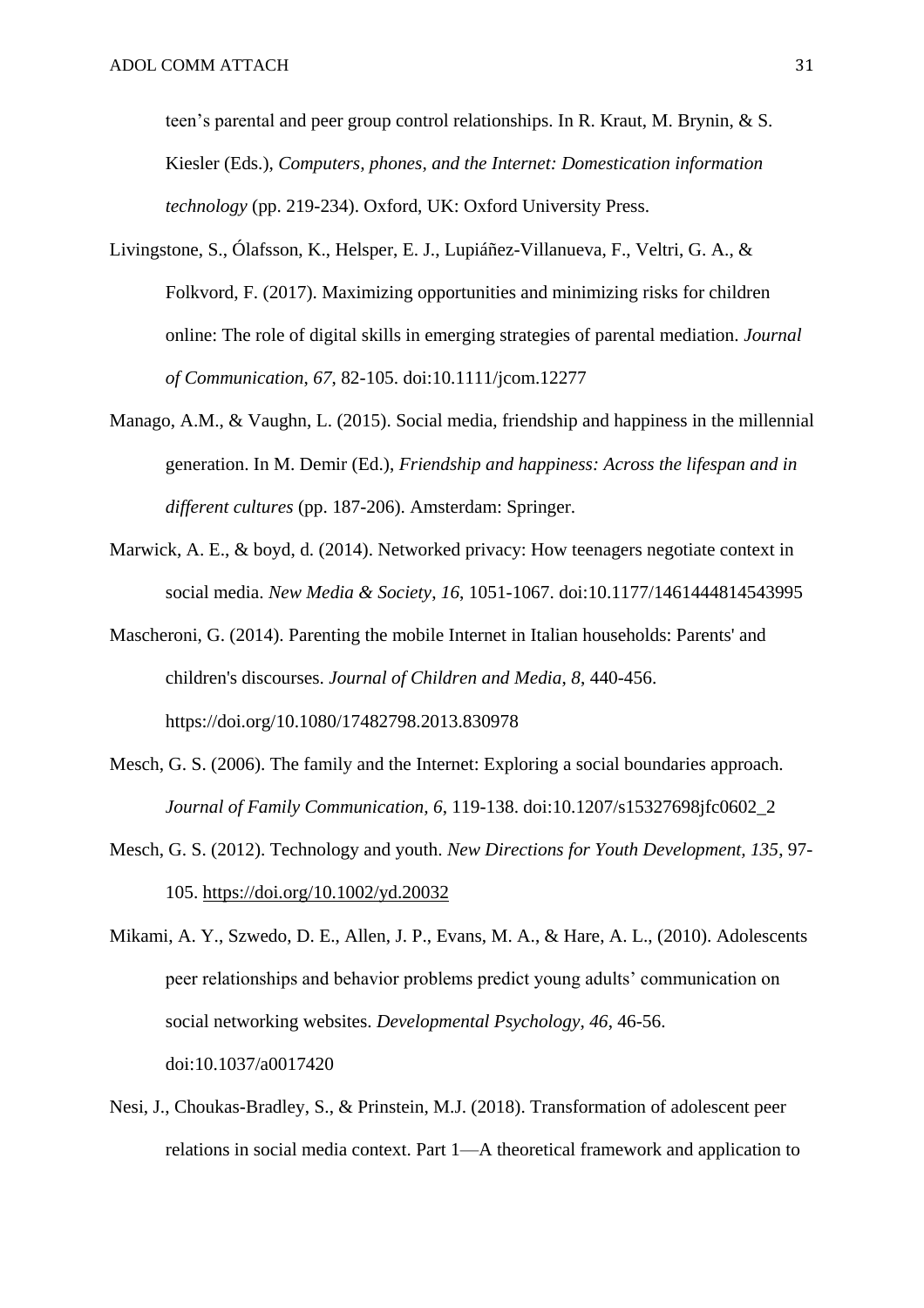dyadic peer relationships. *Clinical Child and Family Psychology Review*, *1(*3), 267- 294. doi:10.1007 /s10567-018-0261-x

- Oudekerk, B. A., Allen, J. P., Hessel, E. T., & Molloy, L. E. (2015). The cascading development of autonomy and relatedness from adolescence to adulthood. *Child Development, 86*, 472-485. doi:10.1111/cdev.12313
- Padilla-Walker, L. M., Coyne, S. M., & Fraser, A. M. (2012). Getting a high-speed family connection: Associations between family media use and family connection. *Family Relations, 61*, 426-440. doi:10.1111/j.1741-3729.2012.00710.x
- Pettigrew, J. (2009). Mobile text messaging and connectedness within close interpersonal relationships. *Marriage & Family Review, 45*, 697-716. doi:10.1080/01494920903224269
- Qin, L., Pomerantz, E., & Wang, Q. (2009). Are gains in decision-making autonomy during early adolescence beneficial for emotional functioning? The case of the United States and China. *Child Development, 80*, 1705-1721. doi:10.1111/j.1467- 8624.2009.01363.x
- Rainie, L., & Wellman, B. (2012). *Networked: The new social operating system.* Cambridge, MA: MIT Press.
- Reid, D., & Reid, F. (2004). Insights into the social and psychological effects of SMS text messaging. *URL (consulted 17 July 2006): http://www. 160characters. org/documents/SocialEffectsOfTextMessaging. pdf*.
- Ribak, R. (2009). Remote control, umbilical cord and beyond: The mobile phone as a transitional object. *British Journal of Developmental Psychology*, *27*, 183-196. <https://doi.org/10.1348/026151008X388413>
- Richards, R., McGee, R., Williams, S. M., Welch, D., & Hancox, R. (2010). Adolescent screen time and attachment to parents and peers. *Archives of Pediatric and Adolescent*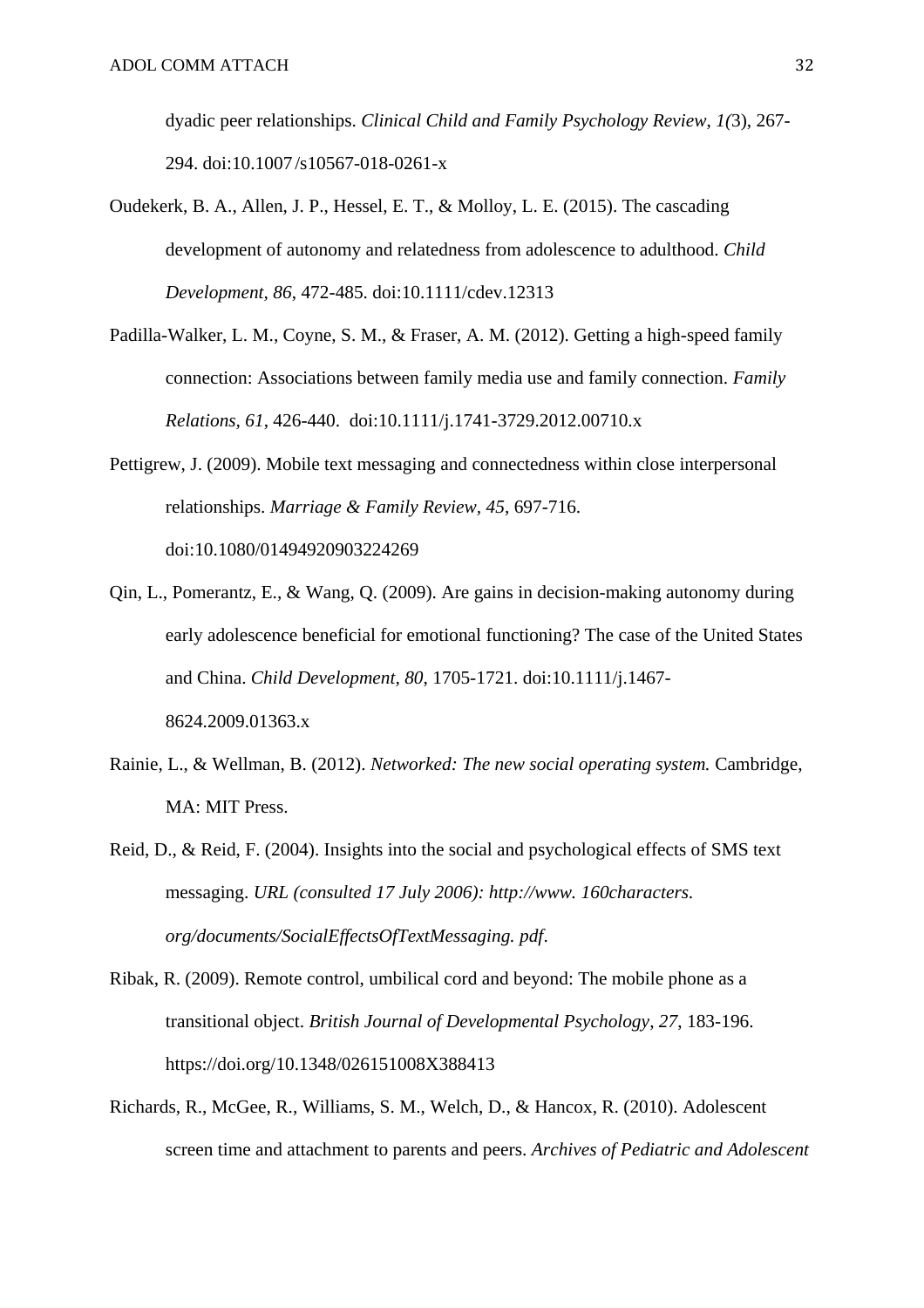*Medicine, 164*, 258-262. doi:10.1001/archpediatrics.2009.280

- Rideout, V., Pai, S., Saphir, M., Pritchett, J., & Rudd, A. (2015). *The common sense census: Media use by tweens and teens.* San Francisco, CA: Common Sense Media.
- Rosen, L. D., (2007). *Me, MySpace, and I: Parenting the net generation.* New York: Palgave-Macmillan.
- Ryan, R. M., & Deci, E. L. (2000). Self-determination theory and the facilitation of intrinsic motivation, social development, and well-being. *American Psychologist, 55*, 68-78. doi:10.1037/0003-066x.55.1.68
- Ryan, R. M., La Guardia, J. G., Solky-Butzel, J., Chirkov, V., & Youngmee, K. (2005). On the interpersonal regulation of emotions: Emotional reliance across gender, relationships, and cultures. *Personal Relationships, 12*, 145-163. <https://doi.org/10.1111/j.1350-4126.2005.00106.x>
- Ryan, R. M., & Lynch, J. H. (1989). Emotional autonomy versus detachment: Revisiting the vicissitudes of adolescence and young adulthood. *Child Development, 60*, 340-356. doi:10.2307/1130981
- Sanders, C. E., Field, T., Diego, M., & Kaplan, M. (2000). The relationship of Internet use to depression and social isolation among adolescents. *Adolescence, 35*, 237-242.
- Smetana, J., Crean, H. F., & Campione-Barr, N. (2005). Adolescents' and parents' changing conceptions of parental authority. *New Directions for Child and Adolescent Development, 108*, 31-46. doi:10.1002/cd.126
- Soenens, B., Vansteenkiste, M., Lens, W., Luyckx, K., Goossens, L., Beyers, W., & Ryan, R. M. (2007). Conceptualizing parental autonomy support: Adolescent perceptions of promotion of independence versus promotion of volitional functioning. *Developmental Psychology, 43*, 633-646. [http://dx.doi.org/10.1037/0012-1649.43.3.633](http://psycnet.apa.org/doi/10.1037/0012-1649.43.3.633)

Steinberg, L., & Silverberg, S. B. (1986). The vicissitudes of autonomy in early adolescence.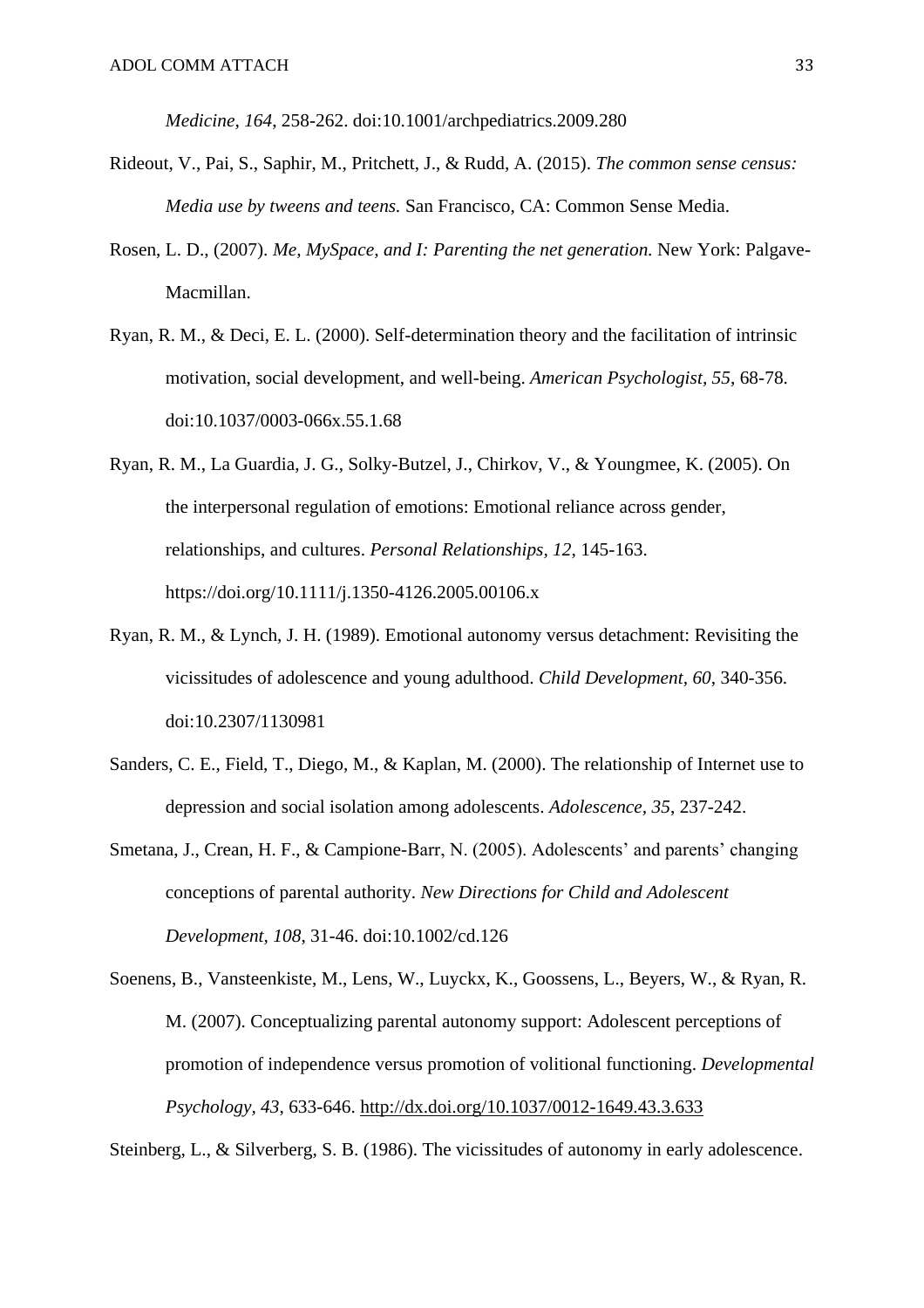*Child Development, 57*, 841-851. doi:10.2307/1130361

- Stockdale, L. A., Coyne, S.M., Padilla-Walker, L. M. (2018). Parent and child technoference and socioemotional behavioral outcomes: A nationally representative study of 10- to 20-year-old adolescents. *Computers in Human Behavior*, *88*, 219-226. https://doi.org/10.1016/j.chb.2018.06.034
- Teppers, E., Luyckx, K., Klimstra, T. A., & Goossens, L. (2014). Loneliness and Facebook motives in adolescence: A longitudinal inquiry into directionality of effect. *Journal of adolescence*, *37*, 691-699. <https://doi.org/10.1016/j.adolescence.2013.11.003>
- Tidwell, L. C., & Walther, J. B. (2002). Computer-mediated communication effects on disclosure, impressions, and interpersonal evaluations: Getting to know one another a bit at a time. *Human Communication Research, 28*(3), 317-348. doi:10.1111/j.1468- 2958.2002.tb00811.x
- Valkenburg, P. M., & Peter, J. (2007). Online communication and adolescent well-being: Testing the stimulation versus the displacement hypothesis. *Journal of Computer-Mediated Communication, 12*, 1169-1182. doi:10.1111/j.1083-6101.2007.00368.x
- Valkenburg, P. M., & Peter, J. (2009). The effects of instant messaging on the quality of adolescents' existing friendships: A longitudinal study. *Journal of Communication*, *59*, 79-97. <https://doi.org/10.1111/j.1460-2466.2008.01405.x>
- Valkenburg, P.M., & Peter, J. (2011). Online communication among adolescents: An integrated model of its attraction, opportunities, and risks. *Journal of Adolescent Health*, 48, 121-127. doi: <https://doi.org/10.1016/j.jadohealth.2010.08.020>
- Van Petegem, S., Vansteenkiste, M., & Beyers, W. (2013). The jingle jangle fallacy in adolescent autonomy in the family: In search of an underlying structure. *Journal of Youth and Adolescence, 42*, 994-1014. doi:10.1007/s10964-012-9847-7

Vossen, H. G. M., & Valkenburg, P. M. (2016). Do social media foster or curtail adolescents'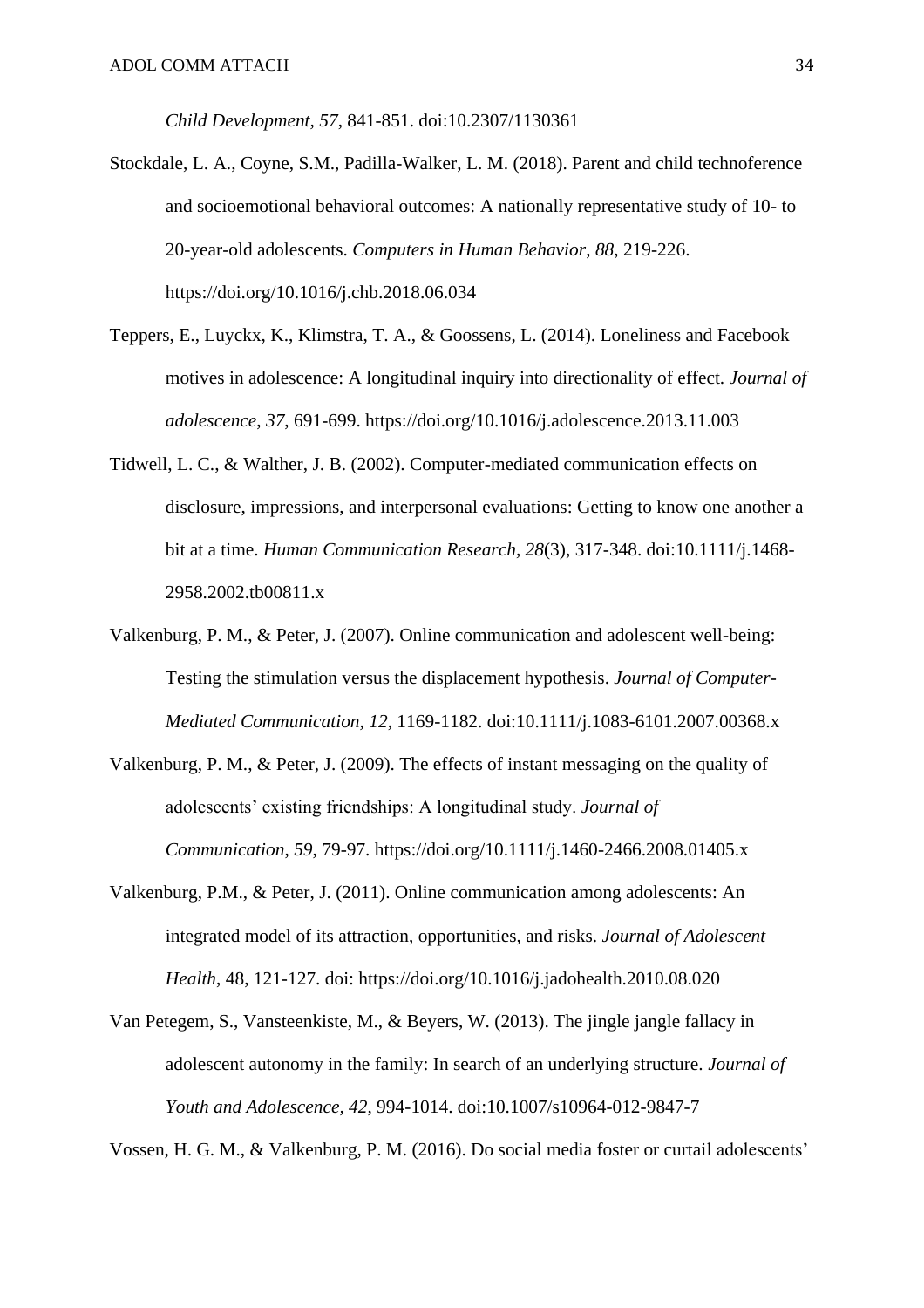empathy? A longitudinal study. *Computers in Human Behavior, 63*, 118–124. https://doi.org/10.1016/j.chb.2016.05.040

- Walther, J. B., (1996). Computer-mediated communication. *Communication Research, 23*, 3- 43. doi:10.1177/009365096023001001
- Weisskrich, R. S. (2009). Parenting by cell phone: Parental monitoring of adolescents and family relations. *Journal of Youth and Adolescence, 38*, 1123-1139. doi:10.1007/s10964-008-9374-8
- Yang, C-C. (2016). Social media as more than a peer space: College freshmen encountering parents on Facebook. *Journal of Adolescent Research, 33,* 442-469*.*  doi:10.1177/0743558416659750
- Youniss, J. (1980). *Parents and peers in social development: A Sullivan-Piaget perspective.* Chicago: The University of Chicago Press.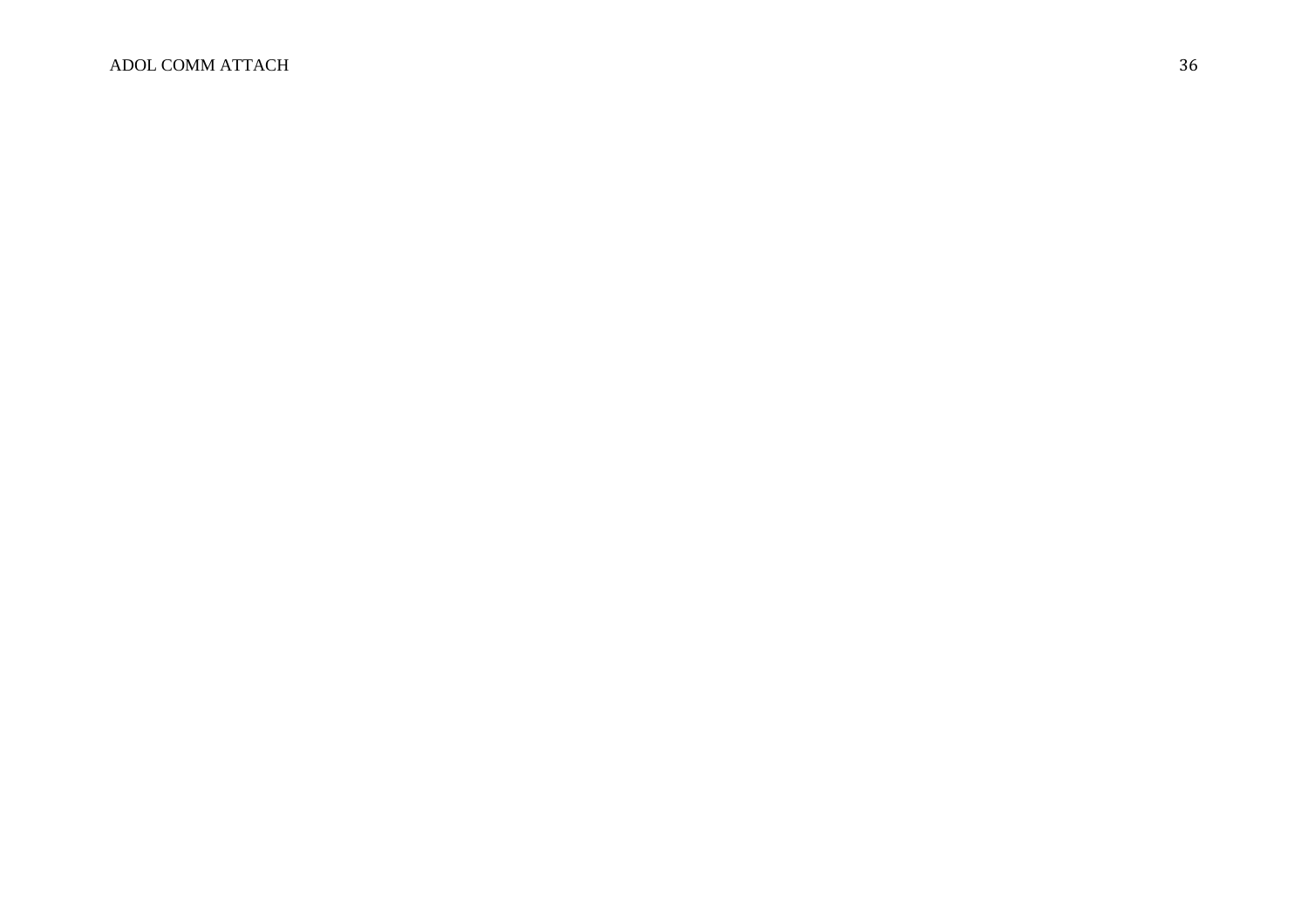# Table 1

| Bivariate correlations between communication and relationship variables |                  |        |              |          |          |                |          |          |          |         |           |         |
|-------------------------------------------------------------------------|------------------|--------|--------------|----------|----------|----------------|----------|----------|----------|---------|-----------|---------|
|                                                                         | $\boldsymbol{M}$ | SD     | $\mathbf{1}$ | 2        | 3        | $\overline{4}$ | 5        | 6        | $\tau$   | 8       | 9         | 10      |
| 1 Age                                                                   | 16.70            | 1.01   |              |          |          |                |          |          |          |         |           |         |
| 2 CMC friend                                                            | 1.50             | 1.81   | $-.008$      |          |          |                |          |          |          |         |           |         |
| 3 CMC parent                                                            | 0.24             | 0.54   | $-.028$      | $.314**$ |          |                |          |          |          |         |           |         |
| 4 Texts friend                                                          | 122.43           | 162.50 | .097         | $.564**$ | .105     |                |          |          |          |         |           |         |
| 5 Texts parent                                                          | 8.63             | 10.85  | $-.034$      | .138     | .490**   | $.275**$       |          |          |          |         |           |         |
| 6 FtF friend                                                            | 2.84             | 2.04   | $.179*$      | .078     | $.179*$  | $.181*$        | $.154*$  |          |          |         |           |         |
| 7 FtF parent                                                            | 2.66             | 2.33   | .006         | $.221**$ | $.327**$ | .144           | .111     | $.361**$ |          |         |           |         |
| 8 Friend closeness                                                      | 3.93             | 0.66   | .057         | $.175*$  | .141     | $.220**$       | $-.009$  | $.277**$ | .102     |         |           |         |
| 9 Parent closeness                                                      | 3.70             | 0.82   | $-.011$      | $-0.066$ | $.203**$ | $-.064$        | $.178*$  | .103     | $.215**$ | $.169*$ |           |         |
| 10 volitional dependence                                                | 3.81             | 0.67   | .133         | .024     | $.226**$ | .019           | $.159*$  | .089     | .103     | .105    | $.682**$  |         |
| 11 Independent decisions                                                | 3.98             | 0.53   | $.250**$     | .132     | $-.092$  | $.196*$        | $-0.018$ | $.181*$  | $-.128$  | .077    | $-.238**$ | $-.054$ |

*Note.*  $* p < .05$ ,  $** p < .01$ ; CMC = computer-mediated communication hours; FtF = face-to-face hours.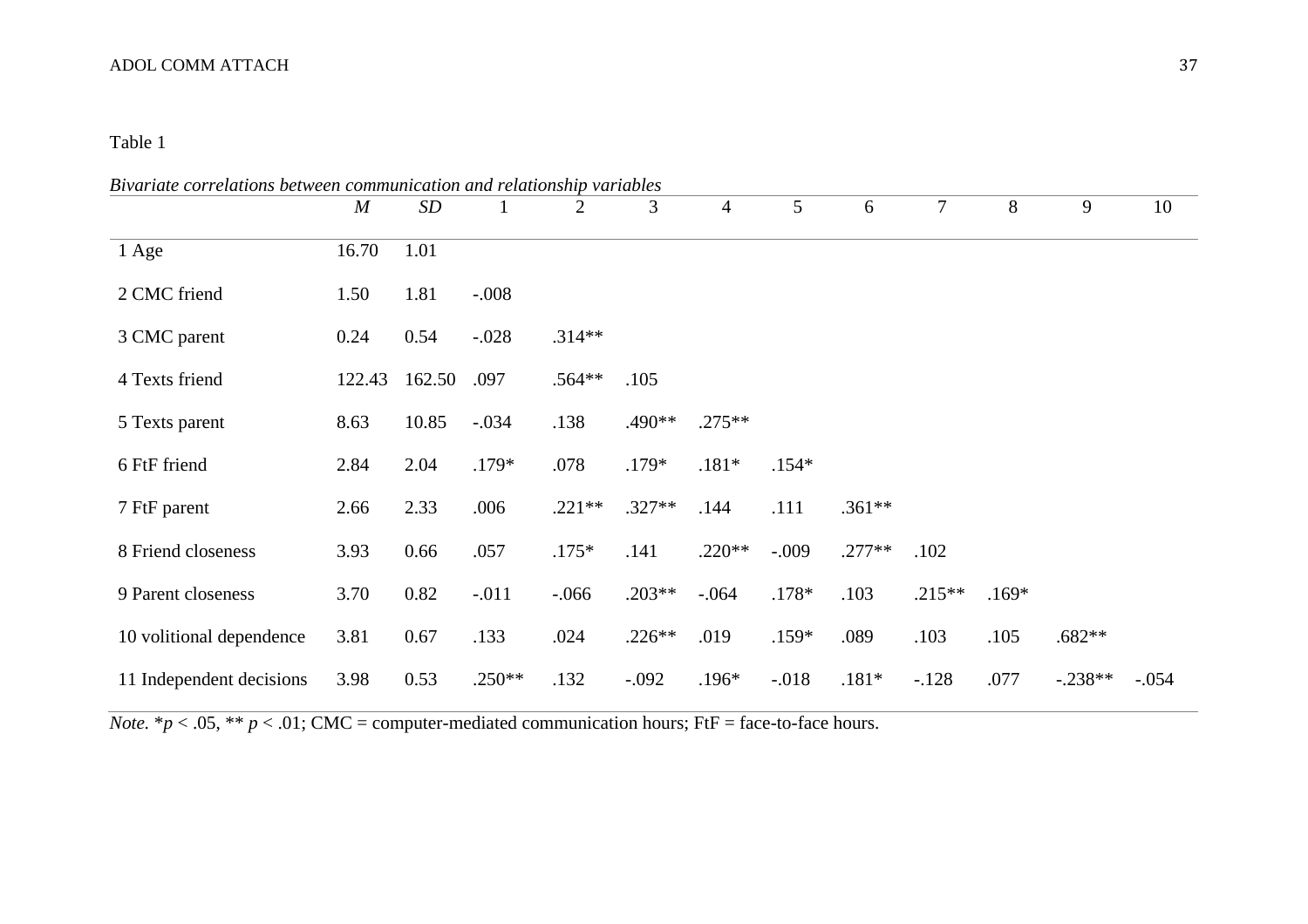Table 2

| <b>Variable</b>   | $\boldsymbol{b}$ | t          | F         | $R^2$ |
|-------------------|------------------|------------|-----------|-------|
| Step 1            |                  |            | $6.758**$ | .077  |
| Age               | 0.005            | 0.106      |           |       |
| FtF friend        | 0.089            | $3.597***$ |           |       |
| Step 2            |                  |            | $6.012**$ | .100  |
| Age               | 0.008            | 0.154      |           |       |
| FtF friend        | 0.085            | $3.453**$  |           |       |
| <b>CMC</b> friend | 0.056            | $2.062*$   |           |       |
|                   |                  |            |           |       |

*Note.* CMC = computer-mediated communication hours; FtF = face-to-face hours. \* = p < .05. \*\* = p < .01. \*\*\* p < .001.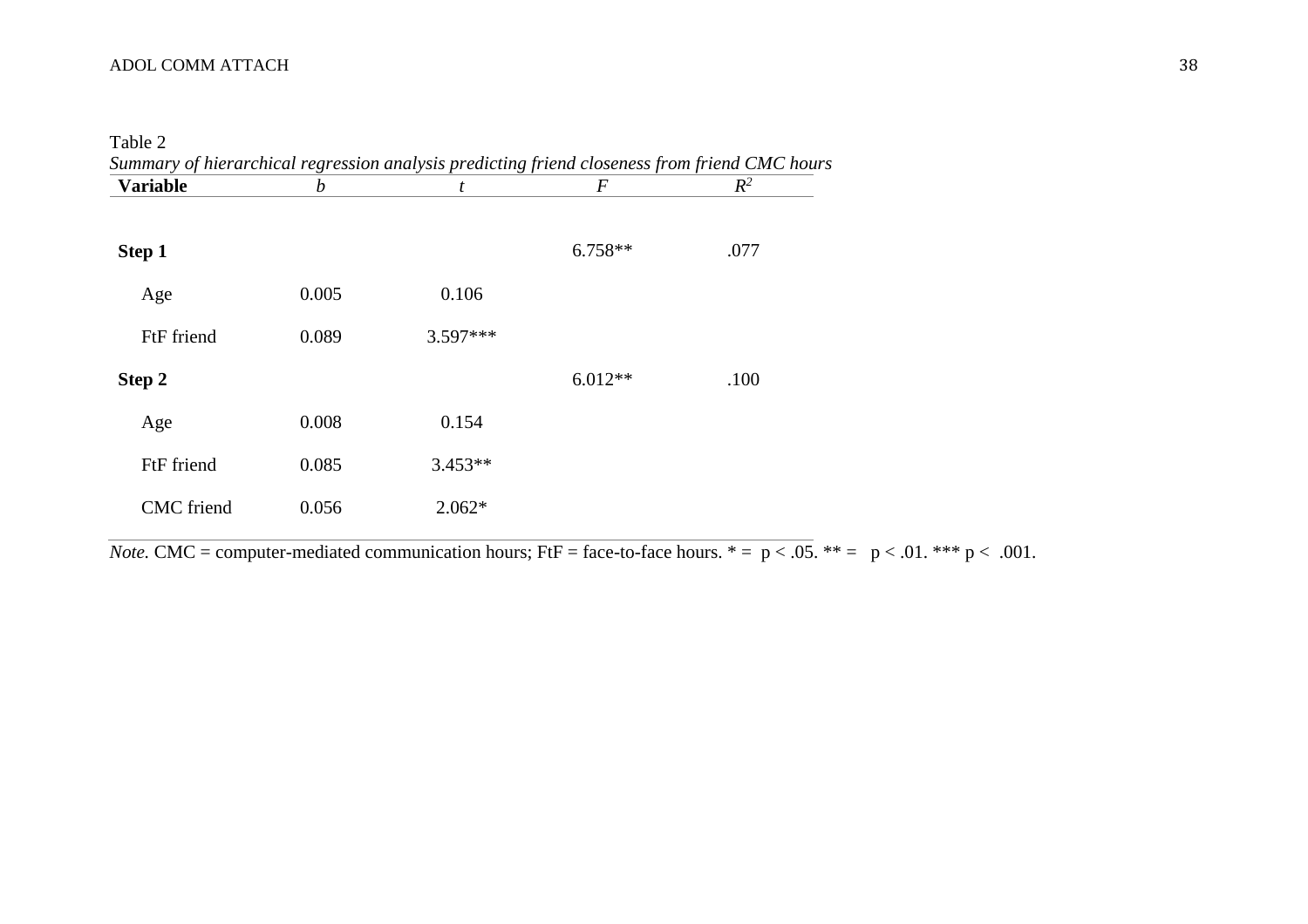Table 3

| <b>Variable</b> | b        | t          | F          | $R^2$ |
|-----------------|----------|------------|------------|-------|
| Step 1          |          |            | $6.758**$  | .077  |
| Age             | 0.005    | 0.106      |            |       |
| FtF friend      | 0.089    | $3.597***$ |            |       |
| Step 2          |          |            | $6.434***$ | .106  |
| Age             | $-0.002$ | $-0.047$   |            |       |
| FtF friend      | 0.079    | $3.204**$  |            |       |
| Texts friend    | 0.001    | 2.328*     |            |       |

*Note.* FtF = face-to-face hours.  $* = p < .05$ .  $** = p < .01$ .  $*** p < .001$ .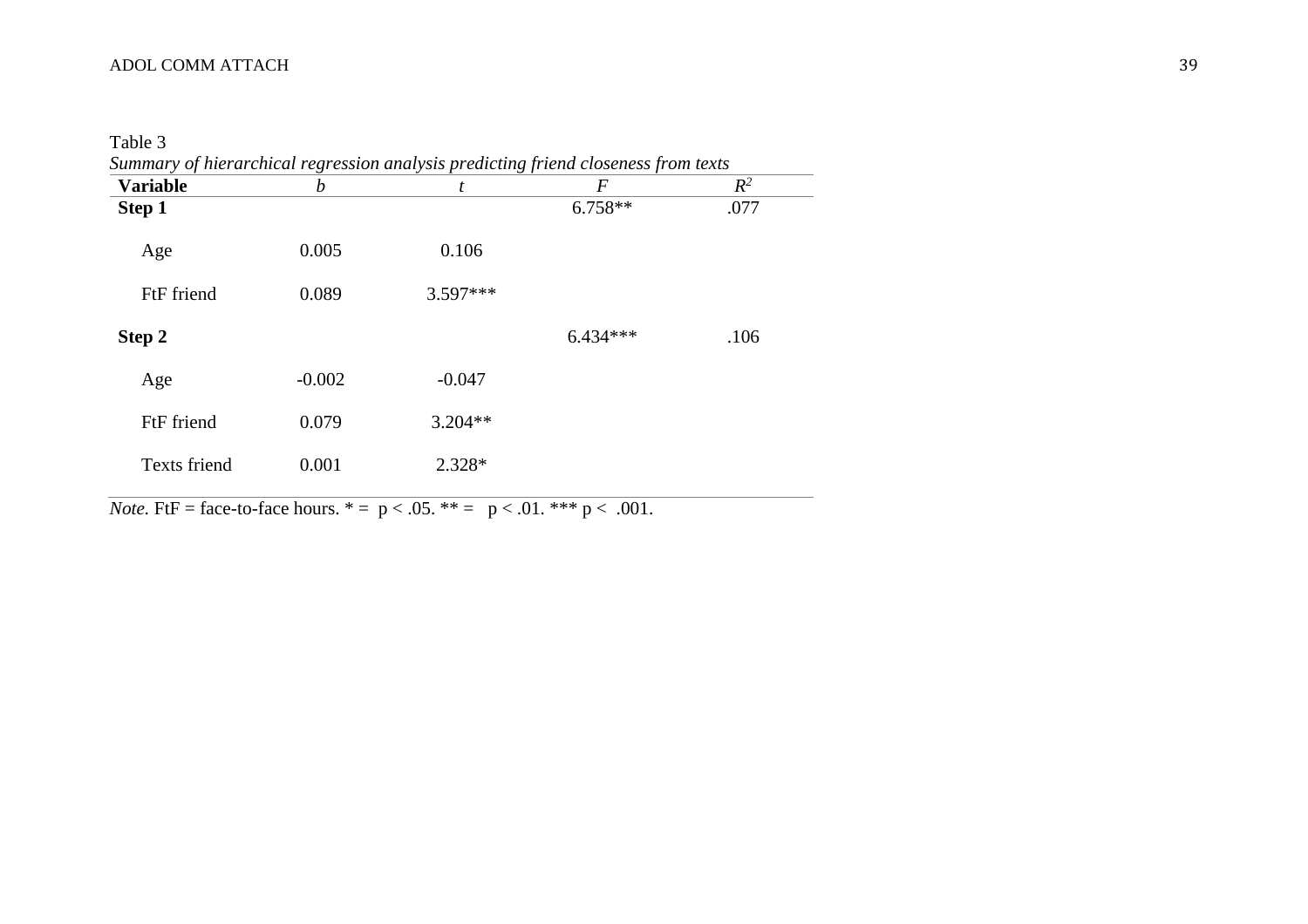Table 4

| Summary of hierarchical regression analysis predicting parent closeness from parent CMC |  |  |  |  |  |
|-----------------------------------------------------------------------------------------|--|--|--|--|--|
| Variahle                                                                                |  |  |  |  |  |

| <b>Variable</b> | $\boldsymbol{b}$ | t         | $\boldsymbol{F}$ | $R^2$ |  |
|-----------------|------------------|-----------|------------------|-------|--|
| Step 1          |                  |           | $3.953*$         | .046  |  |
| Age             | $-0.010$         | $-0.158$  |                  |       |  |
| FtF parent      | 0.076            | $2.808**$ |                  |       |  |
| Step 2          |                  |           | 3.804*           | .066  |  |
| Age             | $-0.006$         | $-0.102$  |                  |       |  |
| FtF parent      | 0.059            | $2.071*$  |                  |       |  |
| CMC parent      | 0.225            | 1.842     |                  |       |  |
|                 |                  |           |                  |       |  |

*Note.* CMC = computer-mediated communication hours; FtF = face-to-face hours. \* = p < .05. \*\* = p < .01. \*\*\* p < .001.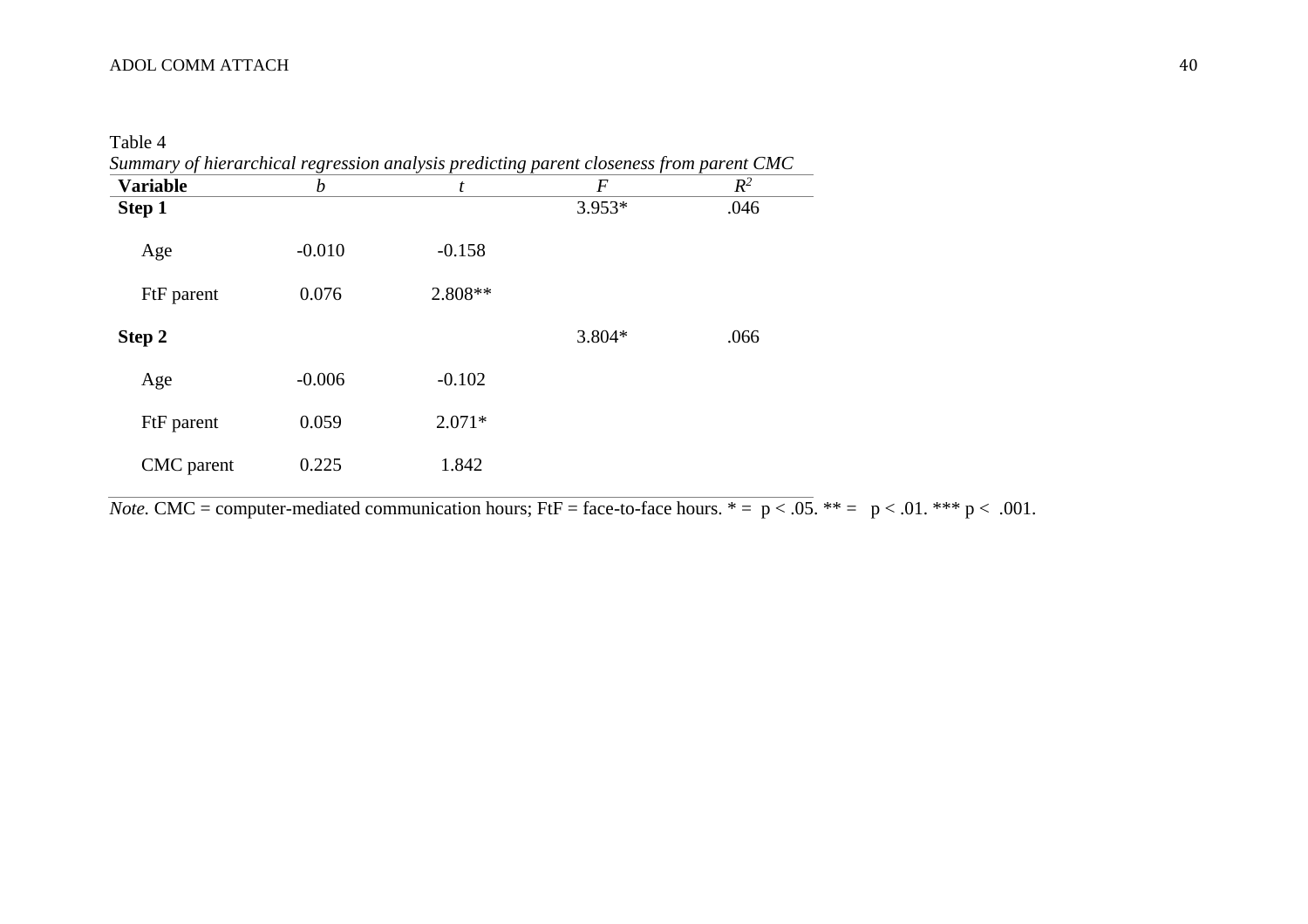| <b>Variable</b> | b        | t        | F        | $R^2$ |
|-----------------|----------|----------|----------|-------|
| Step 1          |          |          | $3.953*$ | .046  |
| Age             | $-0.010$ | $-0.158$ |          |       |
| FtF parent      | 0.076    | 2.808**  |          |       |
| Step 2          |          |          | 4.078**  | .070  |
| Age             | $-0.005$ | $-0.088$ |          |       |
| FtF parent      | 0.070    | $2.591*$ |          |       |
| Text parent     | 0.012    | $2.043*$ |          |       |
|                 |          |          |          |       |

*Note.* FtF = face-to-face hours. \* =  $p < .05$ . \*\* =  $p < .01$ . \*\*\*  $p < .001$ .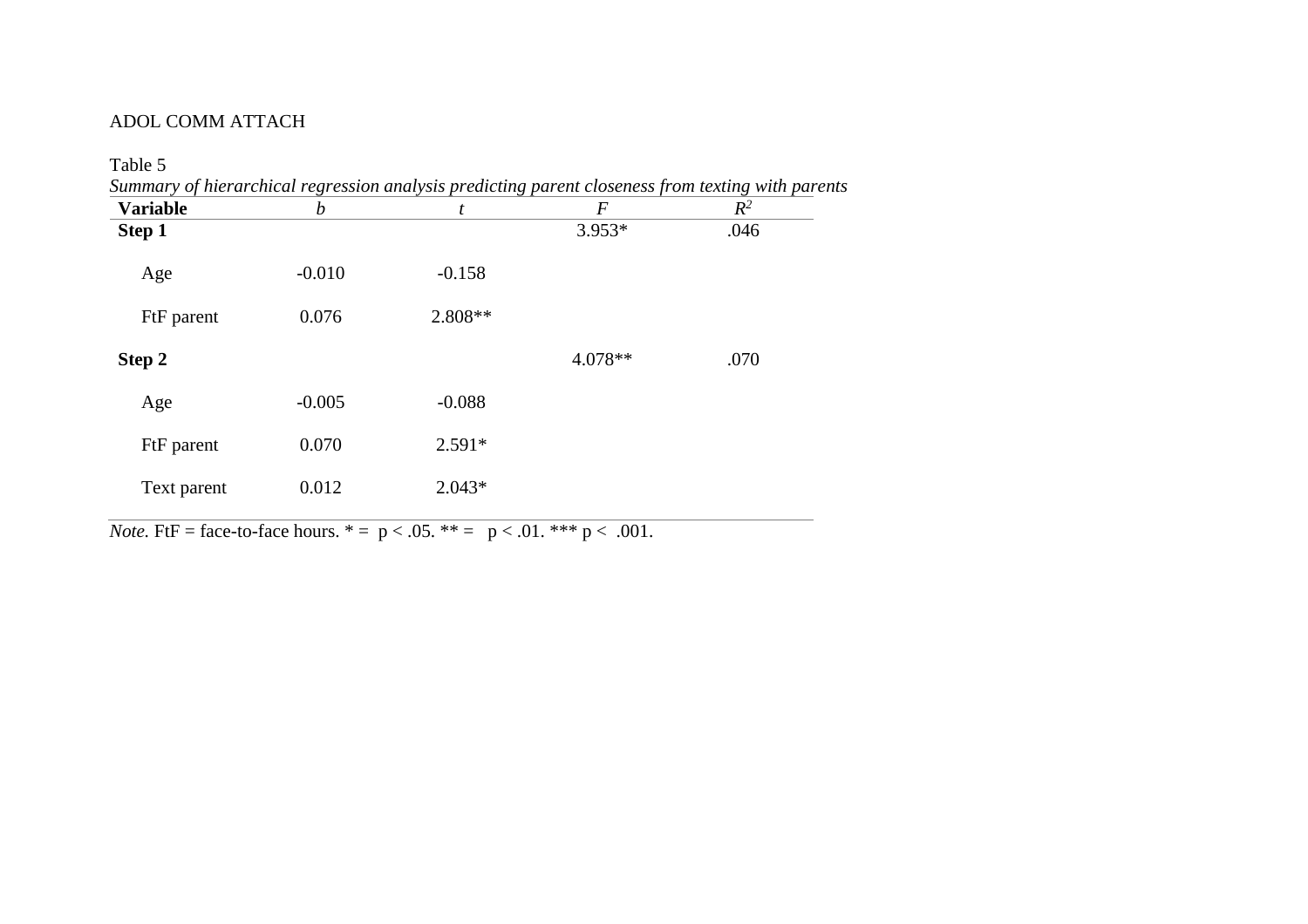| <b>Variable</b>    | b     | t        | F         | $R^2$ |
|--------------------|-------|----------|-----------|-------|
| Step 1             |       |          | 2.952     | .018  |
| Age                | 0.088 | 1.718    |           |       |
| Step 2             |       |          | $4.308**$ | .074  |
| Age                | 0.093 | 1.860    |           |       |
| <b>CMC</b> Parent  | 0.243 | $2.269*$ |           |       |
| <b>Text Parent</b> | 0.004 | 0.775    |           |       |
|                    |       |          |           |       |

*Note.* CMC = computer-mediated communication hours; \* = p < .05. \*\* = p < .01. \*\*\* p < .001.